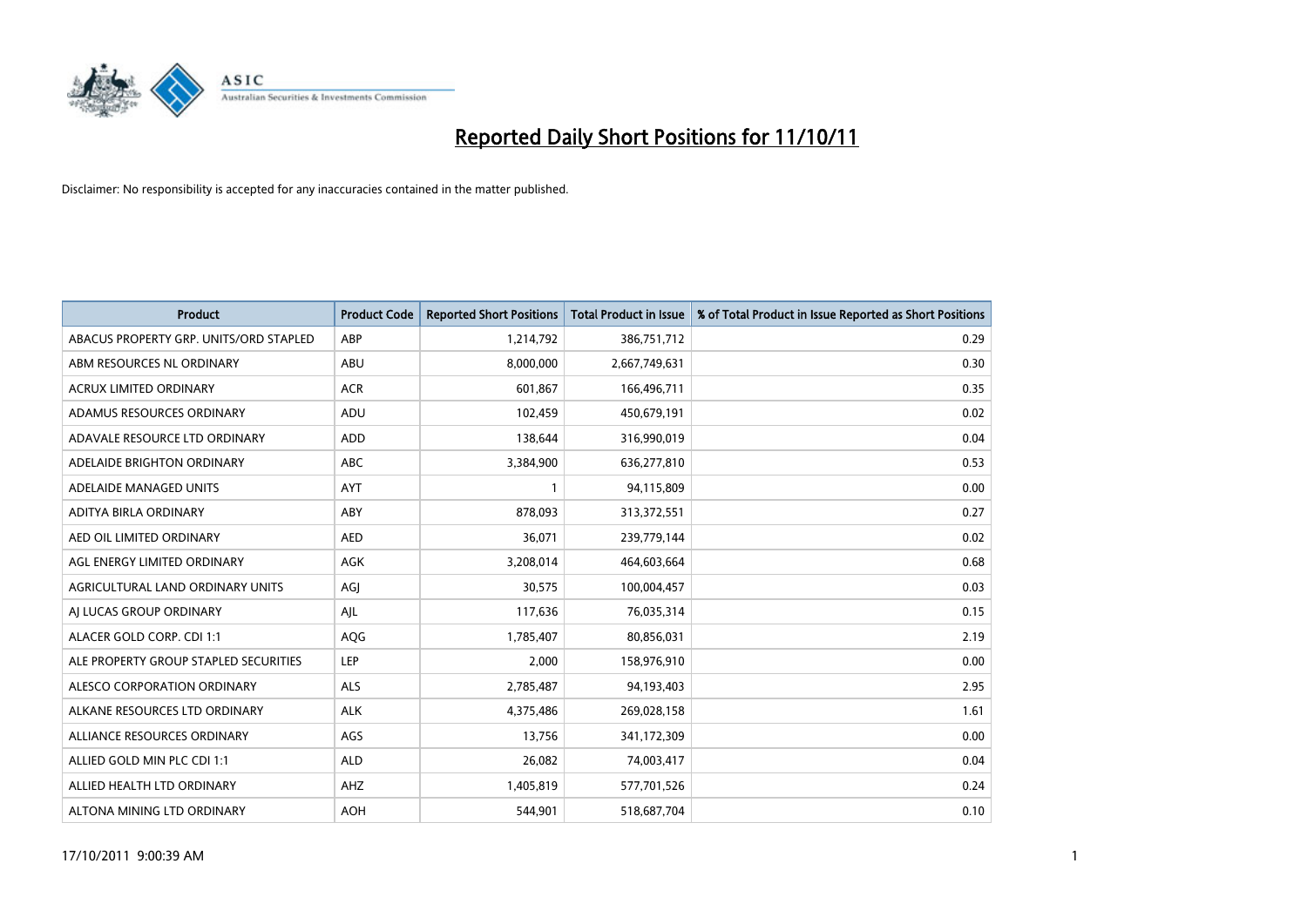

| <b>Product</b>                          | <b>Product Code</b> | <b>Reported Short Positions</b> | <b>Total Product in Issue</b> | % of Total Product in Issue Reported as Short Positions |
|-----------------------------------------|---------------------|---------------------------------|-------------------------------|---------------------------------------------------------|
| ALUMINA LIMITED ORDINARY                | <b>AWC</b>          | 38,502,536                      | 2,440,196,187                 | 1.58                                                    |
| AMADEUS ENERGY ORDINARY                 | AMU                 | 454,000                         | 284, 267, 165                 | 0.16                                                    |
| AMALGAMATED HOLDINGS ORDINARY           | <b>AHD</b>          | 2,507                           | 157,480,461                   | 0.00                                                    |
| AMCOM TELECOMM. ORDINARY                | <b>AMM</b>          |                                 | 238,954,789                   | 0.00                                                    |
| AMCOR LIMITED ORDINARY                  | <b>AMC</b>          | 3,283,218                       | 1,227,572,318                 | 0.24                                                    |
| AMP LIMITED ORDINARY                    | AMP                 | 17,624,551                      | 2,811,693,913                 | 0.60                                                    |
| AMPELLA MINING ORDINARY                 | <b>AMX</b>          | 1,002,087                       | 204,985,108                   | 0.49                                                    |
| ANGLOGOLD ASHANTI CDI 5:1               | AGG                 | 10,998                          | 89,207,765                    | 0.01                                                    |
| ANSELL LIMITED ORDINARY                 | <b>ANN</b>          | 2,681,304                       | 133,055,140                   | 1.99                                                    |
| ANZ BANKING GRP LTD ORDINARY            | ANZ                 | 13,748,685                      | 2,629,033,329                 | 0.51                                                    |
| APA GROUP STAPLED SECURITIES            | <b>APA</b>          | 6,463,808                       | 639,334,625                   | 1.00                                                    |
| APEX MINERALS NL ORDINARY               | <b>AXM</b>          | 885.146                         | 5,550,243,713                 | 0.02                                                    |
| APN EUROPEAN RETAIL UNITS STAPLED SEC.  | <b>AEZ</b>          | 11,832                          | 544,910,660                   | 0.00                                                    |
| APN NEWS & MEDIA ORDINARY               | <b>APN</b>          | 29,792,556                      | 630,211,415                   | 4.73                                                    |
| AQUARIUS PLATINUM. ORDINARY             | <b>AOP</b>          | 5,038,847                       | 470,167,206                   | 1.06                                                    |
| AQUILA RESOURCES ORDINARY               | <b>AQA</b>          | 6,525,665                       | 374,368,499                   | 1.72                                                    |
| ARAFURA RESOURCE LTD ORDINARY           | <b>ARU</b>          | 7,989,945                       | 367,980,342                   | 2.15                                                    |
| ARB CORPORATION ORDINARY                | <b>ARP</b>          | 29,255                          | 72,481,302                    | 0.03                                                    |
| ARDENT LEISURE GROUP STAPLED SECURITIES | AAD                 | 740,412                         | 324, 167, 221                 | 0.21                                                    |
| ARISTOCRAT LEISURE ORDINARY             | <b>ALL</b>          | 28,874,560                      | 543,181,024                   | 5.31                                                    |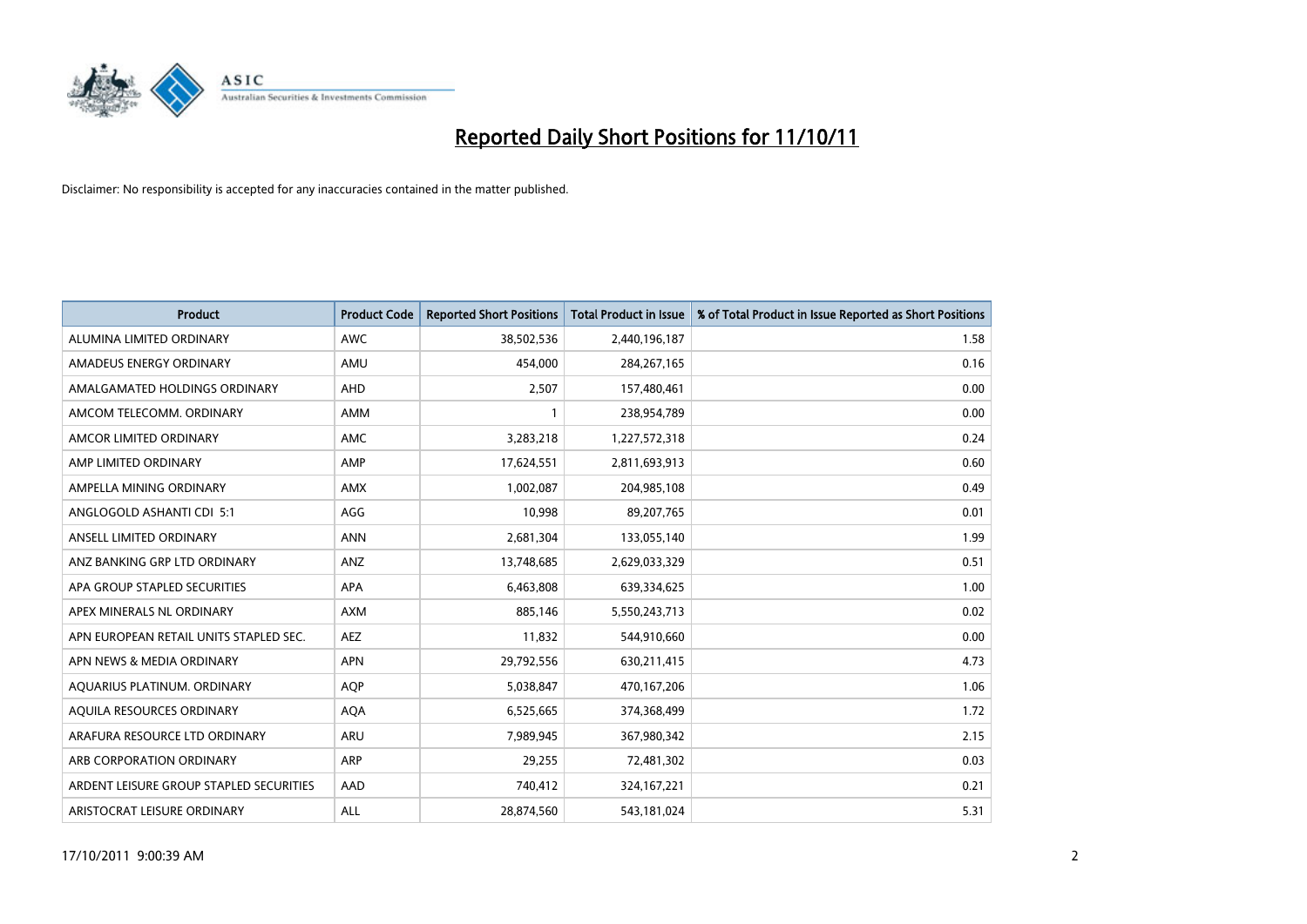

| <b>Product</b>                          | <b>Product Code</b> | <b>Reported Short Positions</b> | <b>Total Product in Issue</b> | % of Total Product in Issue Reported as Short Positions |
|-----------------------------------------|---------------------|---------------------------------|-------------------------------|---------------------------------------------------------|
| <b>ASCIANO LIMITED ORDINARY</b>         | <b>AIO</b>          | 19,087,722                      | 2,926,103,883                 | 0.66                                                    |
| ASG GROUP LIMITED ORDINARY              | <b>ASZ</b>          | 171,613                         | 169,117,796                   | 0.10                                                    |
| ASPEN GROUP ORD/UNITS STAPLED           | APZ                 | 1,031,480                       | 584,985,037                   | 0.18                                                    |
| ASPIRE MINING LTD ORDINARY              | <b>AKM</b>          | 3,481,471                       | 540,594,556                   | 0.63                                                    |
| <b>ASTON RES LTD ORDINARY</b>           | <b>AZT</b>          | 1,840,911                       | 204,527,604                   | 0.90                                                    |
| ASTRO JAP PROP GROUP STAPLED SECURITIES | AIA                 | 35,515                          | 58,445,002                    | 0.06                                                    |
| ASX LIMITED ORDINARY                    | <b>ASX</b>          | 2,383,841                       | 175,136,729                   | 1.36                                                    |
| ATLANTIC LIMITED ORDINARY               | ATI                 | 51,573                          | 114,281,650                   | 0.05                                                    |
| ATLAS IRON LIMITED ORDINARY             | <b>AGO</b>          | 15,503,416                      | 887,376,526                   | 1.73                                                    |
| <b>AURORA OIL &amp; GAS ORDINARY</b>    | <b>AUT</b>          | 7,360,202                       | 411,155,343                   | 1.79                                                    |
| AUSDRILL LIMITED ORDINARY               | ASL                 | 127,367                         | 301,685,848                   | 0.03                                                    |
| <b>AUSENCO LIMITED ORDINARY</b>         | AAX                 | 1,459,482                       | 123,258,843                   | 1.17                                                    |
| AUSGOLD LIMITED ORDINARY                | <b>AUC</b>          | 243,160                         | 85,327,000                    | 0.28                                                    |
| <b>AUSTAL LIMITED ORDINARY</b>          | ASB                 | 474,622                         | 188,069,638                   | 0.25                                                    |
| <b>AUSTAR UNITED ORDINARY</b>           | <b>AUN</b>          | 1,264,477                       | 1,271,505,737                 | 0.11                                                    |
| AUSTBROKERS HOLDINGS ORDINARY           | <b>AUB</b>          | 2                               | 55,419,436                    | 0.00                                                    |
| AUSTIN ENGINEERING ORDINARY             | ANG                 | 54,389                          | 72,014,403                    | 0.07                                                    |
| <b>AUSTRALAND ASSETS ASSETS</b>         | AAZPB               | 1,168                           | 2,750,000                     | 0.04                                                    |
| AUSTRALAND PROPERTY STAPLED SECURITY    | <b>ALZ</b>          | 689,603                         | 576,846,597                   | 0.10                                                    |
| AUSTRALIAN AGRICULT. ORDINARY           | AAC                 | 1,040,618                       | 312,892,824                   | 0.32                                                    |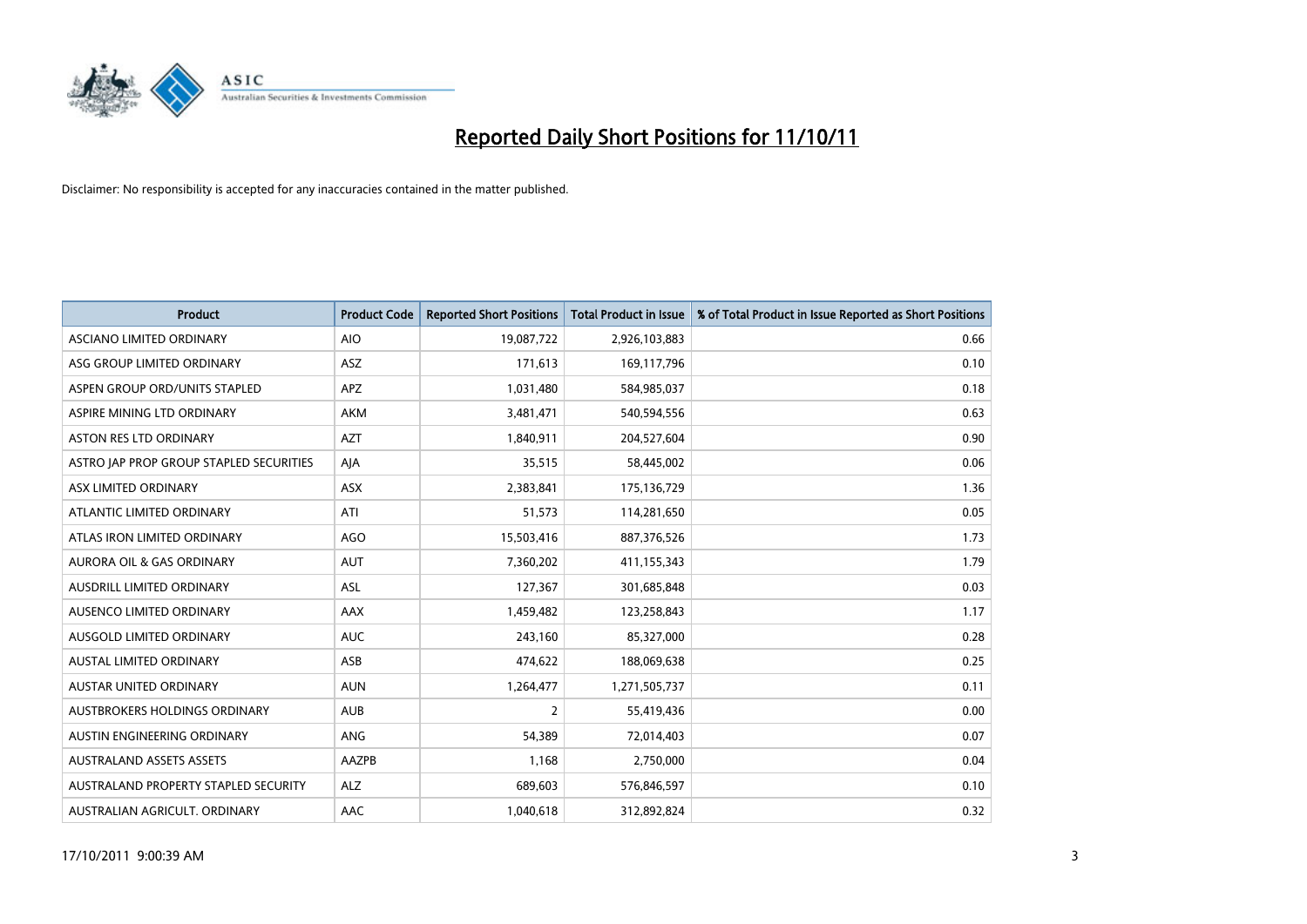

| <b>Product</b>                       | <b>Product Code</b> | <b>Reported Short Positions</b> | Total Product in Issue | % of Total Product in Issue Reported as Short Positions |
|--------------------------------------|---------------------|---------------------------------|------------------------|---------------------------------------------------------|
| <b>AUSTRALIAN EDUCATION UNITS</b>    | <b>AEU</b>          | 625,000                         | 175,465,397            | 0.36                                                    |
| AUSTRALIAN INFRASTR, UNITS/ORDINARY  | <b>AIX</b>          | 11,397,510                      | 620,733,944            | 1.83                                                    |
| AUSTRALIAN MINES LTD ORDINARY        | <b>AUZ</b>          | 1,400,000                       | 636,910,317            | 0.22                                                    |
| AUSTRALIAN PHARM, ORDINARY           | API                 | 1,221,698                       | 488,115,883            | 0.25                                                    |
| AUTOMOTIVE HOLDINGS ORDINARY         | AHE                 | 7,408                           | 260,579,682            | 0.00                                                    |
| AVANCO RESOURCES LTD ORDINARY        | AVB                 | 1,280,527                       | 792,184,822            | 0.16                                                    |
| AVEXA LIMITED ORDINARY               | <b>AVX</b>          | 243,657                         | 847,688,779            | 0.03                                                    |
| AWE LIMITED ORDINARY                 | AWE                 | 2,370,375                       | 521,871,941            | 0.47                                                    |
| AZUMAH RESOURCES ORDINARY            | <b>AZM</b>          | 303,719                         | 282,020,356            | 0.11                                                    |
| BANDANNA ENERGY ORDINARY             | <b>BND</b>          | 1,072,992                       | 528,081,199            | 0.19                                                    |
| BANK OF QUEENSLAND. ORDINARY         | <b>BOQ</b>          | 10,756,101                      | 225,369,547            | 4.75                                                    |
| <b>BASE RES LIMITED ORDINARY</b>     | <b>BSE</b>          | 1,256,829                       | 460,440,029            | 0.27                                                    |
| <b>BATHURST RESOURCES ORDINARY</b>   | <b>BTU</b>          | 9,855,620                       | 688,247,997            | 1.43                                                    |
| <b>BAUXITE RESOURCE LTD ORDINARY</b> | <b>BAU</b>          | 121,797                         | 235,379,896            | 0.06                                                    |
| <b>BC IRON LIMITED ORDINARY</b>      | <b>BCI</b>          | 305,931                         | 94,881,000             | 0.32                                                    |
| BEACH ENERGY LIMITED ORDINARY        | <b>BPT</b>          | 1,425,742                       | 1,103,127,711          | 0.12                                                    |
| BEADELL RESOURCE LTD ORDINARY        | <b>BDR</b>          | 3,060,813                       | 657,906,946            | 0.45                                                    |
| BENDIGO AND ADELAIDE ORDINARY        | <b>BEN</b>          | 6,102,162                       | 365,791,887            | 1.66                                                    |
| BERKELEY RESOURCES ORDINARY          | <b>BKY</b>          | 606,246                         | 174,298,273            | 0.34                                                    |
| BETASHARES ASX RES ETF UNITS         | <b>ORE</b>          | 118,220                         | 4,519,665              | 2.62                                                    |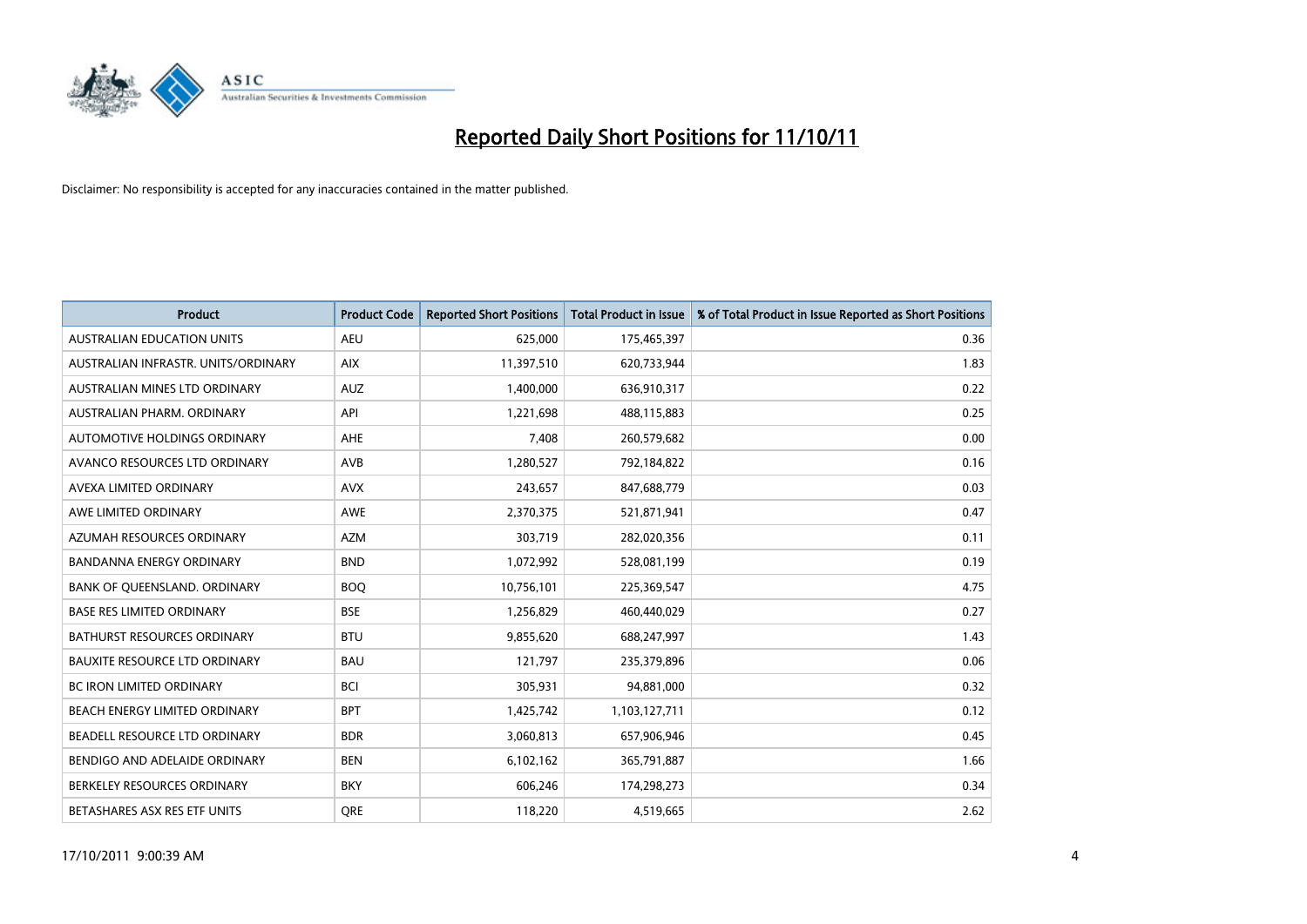

| <b>Product</b>                       | <b>Product Code</b> | <b>Reported Short Positions</b> | <b>Total Product in Issue</b> | % of Total Product in Issue Reported as Short Positions |
|--------------------------------------|---------------------|---------------------------------|-------------------------------|---------------------------------------------------------|
| <b>BHP BILLITON LIMITED ORDINARY</b> | <b>BHP</b>          | 35,633,535                      | 3,211,496,105                 | 1.06                                                    |
| <b>BILLABONG ORDINARY</b>            | <b>BBG</b>          | 23,225,493                      | 255,102,103                   | 9.09                                                    |
| <b>BIOTA HOLDINGS ORDINARY</b>       | <b>BTA</b>          | 1,995,582                       | 181,703,711                   | 1.09                                                    |
| <b>BISALLOY STEEL ORDINARY</b>       | <b>BIS</b>          | 84,480                          | 216,455,965                   | 0.04                                                    |
| BKI INVESTMENT LTD ORDINARY          | BKI                 | 508                             | 425,549,573                   | 0.00                                                    |
| <b>BLACKTHORN RESOURCES ORDINARY</b> | <b>BTR</b>          | 35,848                          | 122,918,000                   | 0.03                                                    |
| <b>BLUESCOPE STEEL LTD ORDINARY</b>  | <b>BSL</b>          | 57,351,802                      | 1,849,170,356                 | 3.07                                                    |
| <b>BOART LONGYEAR ORDINARY</b>       | <b>BLY</b>          | 7,400,334                       | 461,163,412                   | 1.59                                                    |
| <b>BOOM LOGISTICS ORDINARY</b>       | <b>BOL</b>          | 337,999                         | 465,011,147                   | 0.07                                                    |
| <b>BORAL LIMITED, ORDINARY</b>       | <b>BLD</b>          | 42,056,894                      | 744,729,957                   | 5.66                                                    |
| BOTSWANA METALS LTD ORDINARY         | <b>BML</b>          | 7,000                           | 143,717,013                   | 0.00                                                    |
| <b>BOW ENERGY LIMITED ORDINARY</b>   | <b>BOW</b>          | 3,145,546                       | 352,835,646                   | 0.89                                                    |
| <b>BRADKEN LIMITED ORDINARY</b>      | <b>BKN</b>          | 2,622,172                       | 166,577,261                   | 1.57                                                    |
| <b>BRAMBLES LIMITED ORDINARY</b>     | <b>BXB</b>          | 15,821,686                      | 1,480,249,166                 | 1.04                                                    |
| <b>BREVILLE GROUP LTD ORDINARY</b>   | <b>BRG</b>          | 3,150                           | 130,095,322                   | 0.00                                                    |
| <b>BRICKWORKS LIMITED ORDINARY</b>   | <b>BKW</b>          | 143,124                         | 147,567,333                   | 0.10                                                    |
| <b>BROCKMAN RESOURCES ORDINARY</b>   | <b>BRM</b>          | 74,648                          | 144,803,151                   | 0.04                                                    |
| BT INVESTMENT MNGMNT ORDINARY        | <b>BTT</b>          | 1,642,477                       | 267,906,977                   | 0.61                                                    |
| <b>BURU ENERGY ORDINARY</b>          | <b>BRU</b>          | 4,233,251                       | 213,963,477                   | 1.98                                                    |
| <b>BWP TRUST ORDINARY UNITS</b>      | <b>BWP</b>          | 573,412                         | 520.012.793                   | 0.09                                                    |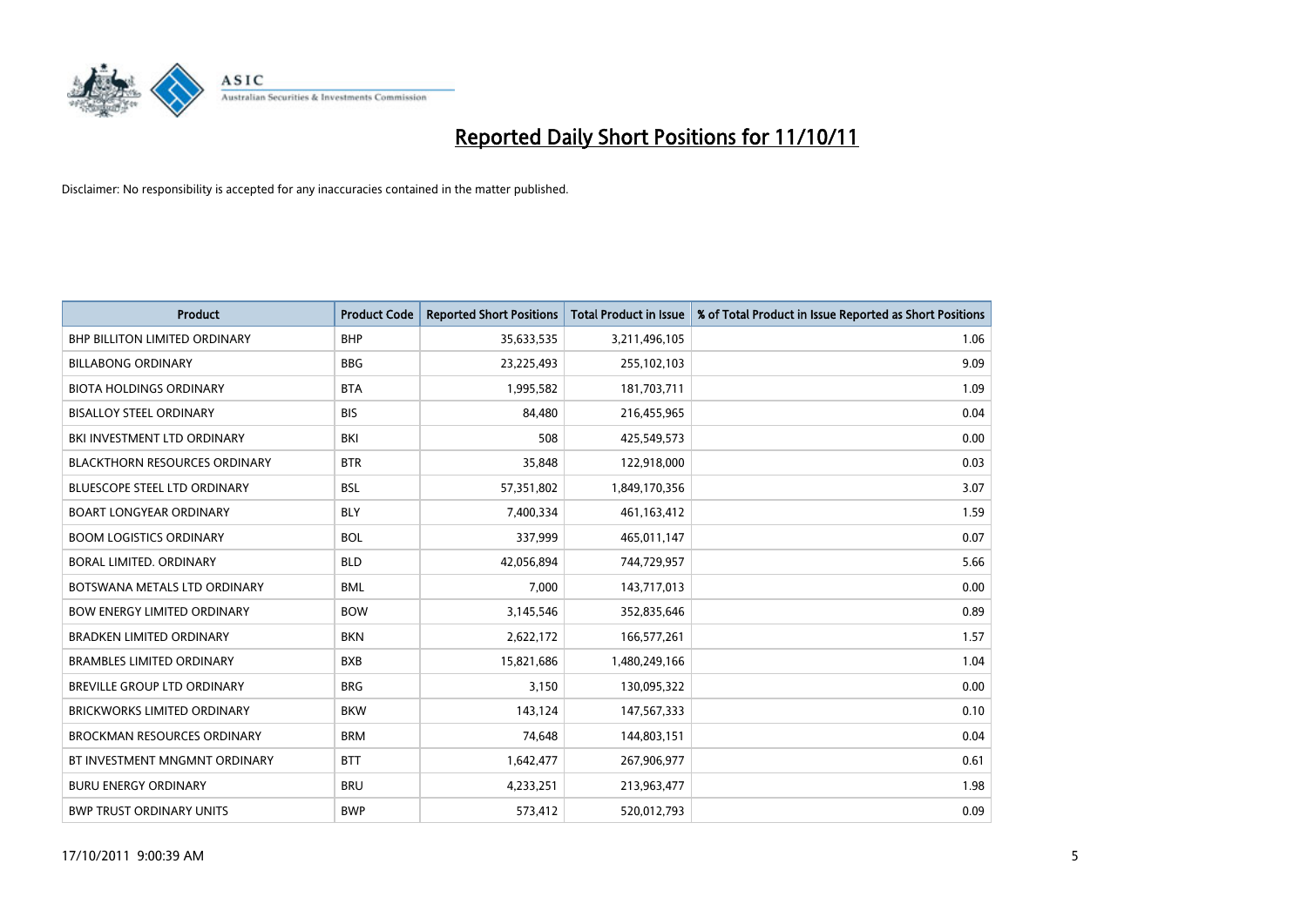

| <b>Product</b>                         | <b>Product Code</b> | <b>Reported Short Positions</b> | <b>Total Product in Issue</b> | % of Total Product in Issue Reported as Short Positions |
|----------------------------------------|---------------------|---------------------------------|-------------------------------|---------------------------------------------------------|
| CABCHARGE AUSTRALIA ORDINARY           | CAB                 | 753,019                         | 120,437,014                   | 0.61                                                    |
| CALTEX AUSTRALIA ORDINARY              | <b>CTX</b>          | 7,146,326                       | 270,000,000                   | 2.64                                                    |
| <b>CAMPBELL BROTHERS ORDINARY</b>      | <b>CPB</b>          | 75,883                          | 67,503,411                    | 0.11                                                    |
| CAPE LAMBERT RES LTD ORDINARY          | <b>CFE</b>          | 1,004,121                       | 652,171,792                   | 0.15                                                    |
| CARABELLA RES LTD ORDINARY             | <b>CLR</b>          | 32,486                          | 98,631,537                    | 0.03                                                    |
| <b>CARBON ENERGY ORDINARY</b>          | <b>CNX</b>          | 882,639                         | 698,517,858                   | 0.12                                                    |
| <b>CARDNO LIMITED ORDINARY</b>         | CDD                 | 11,285                          | 109,988,824                   | 0.01                                                    |
| CARNARVON PETROLEUM ORDINARY           | <b>CVN</b>          | 1,830,597                       | 690,320,634                   | 0.26                                                    |
| CARNEGIE WAVE ENERGY ORDINARY          | <b>CWE</b>          | 83,000                          | 901,487,627                   | 0.01                                                    |
| CARPATHIAN RESOURCES ORDINARY          | <b>CPN</b>          | 75,000                          | 265,533,501                   | 0.03                                                    |
| CARPENTARIA EXP. LTD ORDINARY          | CAP                 | 9,777                           | 98,741,301                    | 0.01                                                    |
| CARSALES.COM LTD ORDINARY              | <b>CRZ</b>          | 16,488,924                      | 234,145,722                   | 7.00                                                    |
| <b>CASH CONVERTERS ORDINARY</b>        | CCV                 | 107,537                         | 379,761,025                   | 0.02                                                    |
| <b>CASPIAN OIL &amp; GAS ORDINARY</b>  | <b>CIG</b>          | 50,000                          | 1,331,500,513                 | 0.00                                                    |
| CATALPA RESOURCES ORDINARY             | CAH                 | 1,758,273                       | 178,299,049                   | 0.98                                                    |
| <b>CELLNET GROUP ORDINARY</b>          | <b>CLT</b>          | 1,342                           | 61,232,953                    | 0.00                                                    |
| CENTRAL PETROLEUM ORDINARY             | <b>CTP</b>          | 11,455                          | 1,073,304,842                 | 0.00                                                    |
| CENTRO PROPERTIES UNITS/ORD STAPLED    | <b>CNP</b>          | 29,264                          | 972,414,514                   | 0.00                                                    |
| CENTRO RETAIL GROUP STAPLED SECURITIES | <b>CER</b>          | 835,491                         | 2,286,399,424                 | 0.03                                                    |
| CERAMIC FUEL CELLS ORDINARY            | <b>CFU</b>          | 709,938                         | 1,208,017,416                 | 0.06                                                    |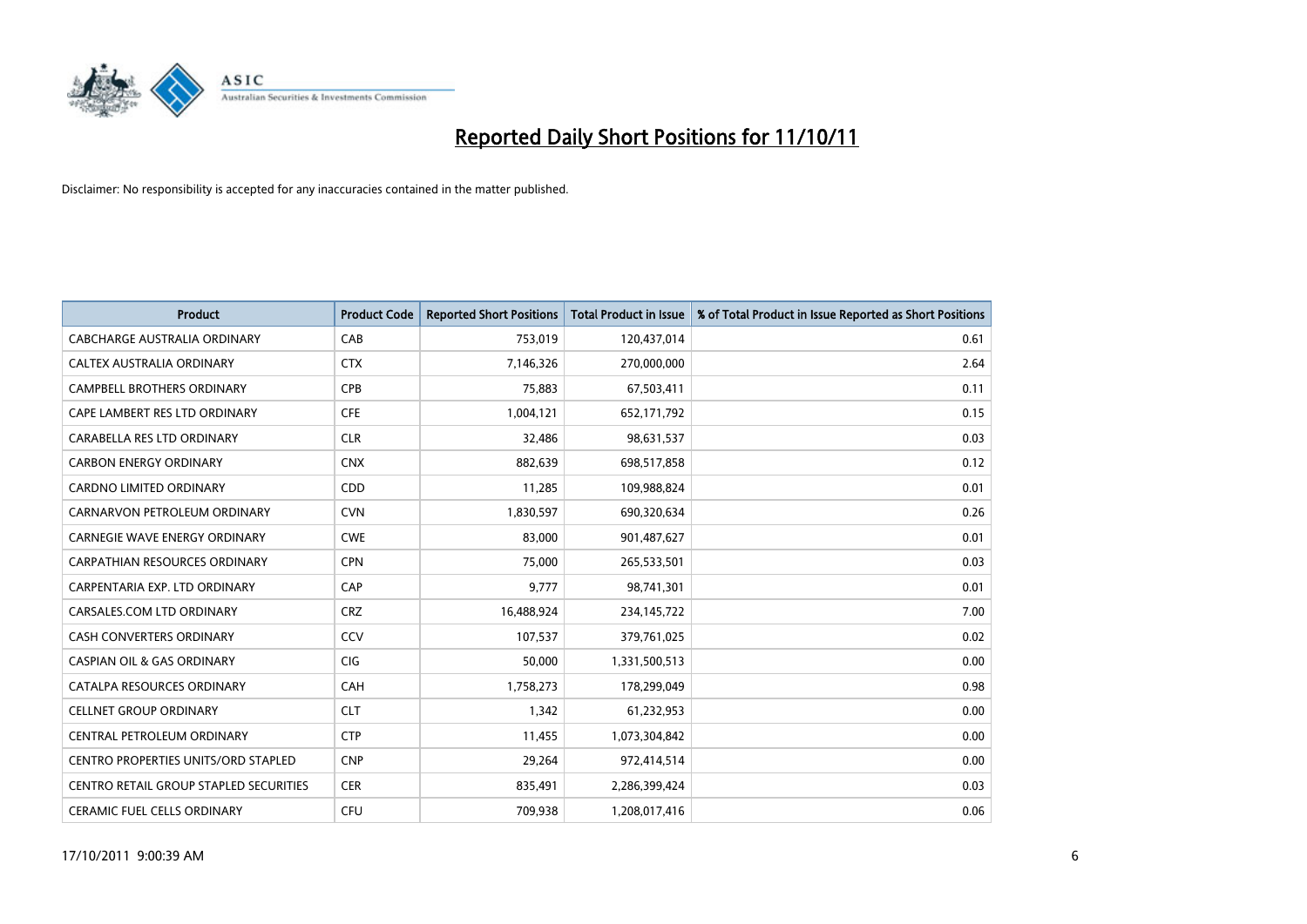

| <b>Product</b>                           | <b>Product Code</b> | <b>Reported Short Positions</b> | <b>Total Product in Issue</b> | % of Total Product in Issue Reported as Short Positions |
|------------------------------------------|---------------------|---------------------------------|-------------------------------|---------------------------------------------------------|
| <b>CERRO RESOURCES NL ORDINARY</b>       | <b>CIO</b>          | 250,000                         | 748,768,606                   | 0.04                                                    |
| CFS RETAIL PROPERTY UNITS                | <b>CFX</b>          | 54,022,103                      | 2,839,591,911                 | 1.88                                                    |
| <b>CHALICE GOLD MINES ORDINARY</b>       | <b>CHN</b>          | 200                             | 250,030,886                   | 0.00                                                    |
| CHALLENGER DIV.PRO. STAPLED UNITS        | CDI                 | 139,117                         | 893,936,670                   | 0.01                                                    |
| <b>CHALLENGER INFRAST, STAPLED UNITS</b> | <b>CIF</b>          | 7.768                           | 316,223,785                   | 0.00                                                    |
| <b>CHALLENGER LIMITED ORDINARY</b>       | <b>CGF</b>          | 5,121,178                       | 493,707,490                   | 1.03                                                    |
| <b>CHANDLER MACLEOD LTD ORDINARY</b>     | <b>CMG</b>          | 11,970                          | 466,466,720                   | 0.00                                                    |
| CHARTER HALL GROUP STAPLED US PROHIBIT.  | <b>CHC</b>          | 704,844                         | 308,040,283                   | 0.23                                                    |
| <b>CHARTER HALL OFFICE UNIT</b>          | CQ <sub>O</sub>     | 3,578,711                       | 493,319,730                   | 0.72                                                    |
| <b>CHARTER HALL RETAIL UNITS</b>         | <b>COR</b>          | 634,935                         | 299,628,571                   | 0.19                                                    |
| CITIGOLD CORP LTD ORDINARY               | <b>CTO</b>          | 2,059,217                       | 1,105,078,301                 | 0.18                                                    |
| <b>CLARIUS GRP LTD ORDINARY</b>          | <b>CND</b>          | 1.780                           | 88,161,315                    | 0.00                                                    |
| CLINUVEL PHARMACEUT. ORDINARY            | <b>CUV</b>          | 4,127                           | 30,394,206                    | 0.01                                                    |
| <b>CLOUGH LIMITED ORDINARY</b>           | <b>CLO</b>          | 123,153                         | 769,891,269                   | 0.02                                                    |
| <b>CO2 GROUP LIMITED ORDINARY</b>        | COZ                 | 506,500                         | 280,347,888                   | 0.18                                                    |
| <b>COAL &amp; ALLIED ORDINARY</b>        | <b>CNA</b>          | 4,915                           | 86,584,735                    | 0.00                                                    |
| COAL OF AFRICA LTD ORDINARY              | <b>CZA</b>          | 404,747                         | 532,139,661                   | 0.07                                                    |
| <b>COALSPUR MINES LTD ORDINARY</b>       | <b>CPL</b>          | 818,674                         | 579,768,744                   | 0.12                                                    |
| COCA-COLA AMATIL ORDINARY                | <b>CCL</b>          | 5,422,431                       | 759,567,552                   | 0.68                                                    |
| <b>COCHLEAR LIMITED ORDINARY</b>         | <b>COH</b>          | 3,091,571                       | 56,877,410                    | 5.42                                                    |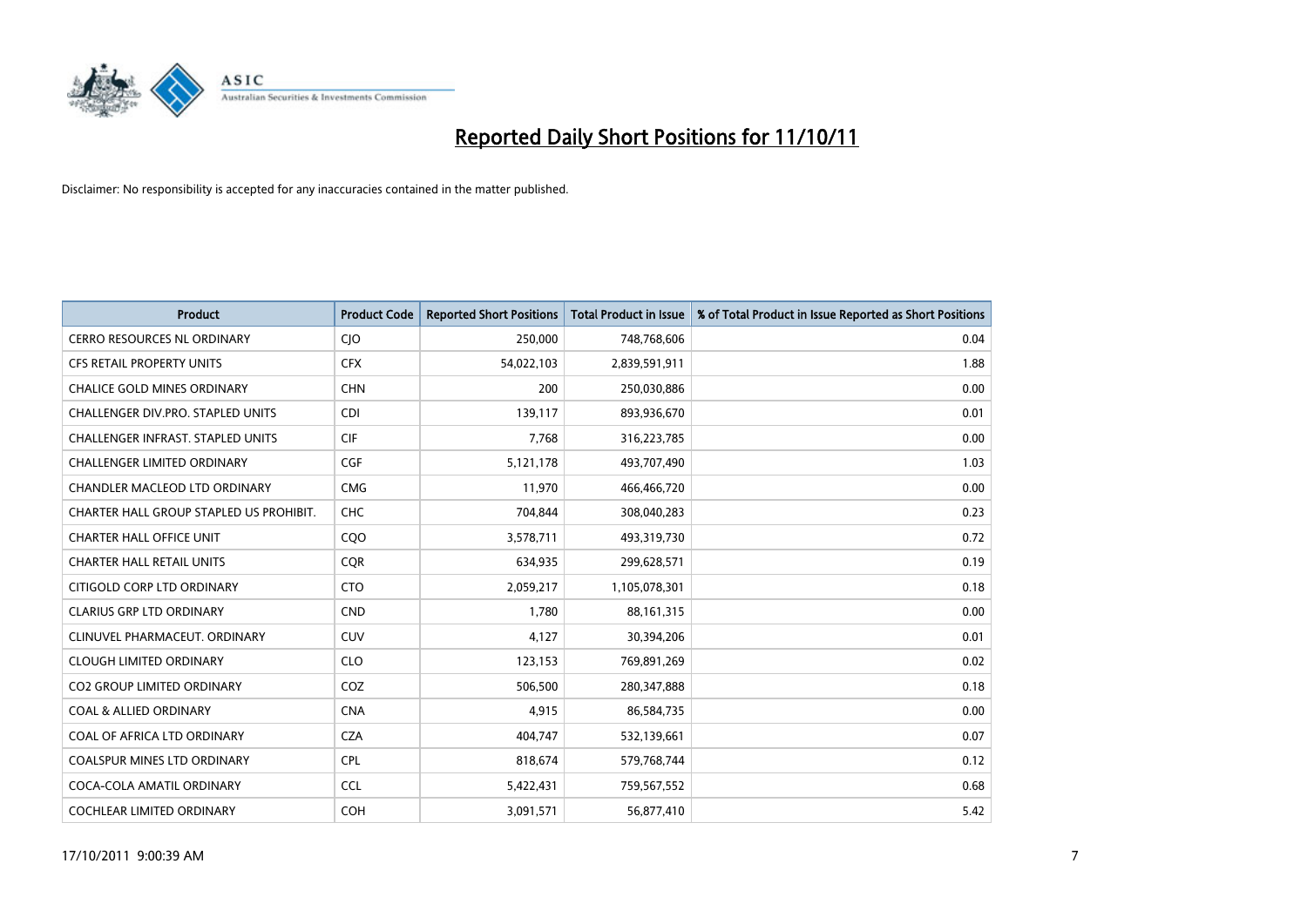

| <b>Product</b>                          | <b>Product Code</b> | <b>Reported Short Positions</b> | <b>Total Product in Issue</b> | % of Total Product in Issue Reported as Short Positions |
|-----------------------------------------|---------------------|---------------------------------|-------------------------------|---------------------------------------------------------|
| <b>COCKATOO COAL ORDINARY</b>           | <b>COK</b>          | 6,545,211                       | 1,016,196,908                 | 0.64                                                    |
| <b>COFFEY INTERNATIONAL ORDINARY</b>    | <b>COF</b>          | 1,624,999                       | 134,066,081                   | 1.22                                                    |
| <b>COKAL LTD ORDINARY</b>               | <b>CKA</b>          | 635,215                         | 131,700,735                   | 0.48                                                    |
| COLLINS FOODS LTD ORDINARY              | <b>CKF</b>          | 3,000                           | 93,000,003                    | 0.00                                                    |
| COMMONWEALTH BANK, ORDINARY             | CBA                 | 32,144,284                      | 1,558,713,344                 | 2.03                                                    |
| <b>COMMONWEALTH PROP ORDINARY UNITS</b> | <b>CPA</b>          | 40,027,621                      | 2,458,123,552                 | 1.63                                                    |
| <b>COMPASS RESOURCES ORDINARY</b>       | <b>CMR</b>          | 160,952                         | 147,402,920                   | 0.11                                                    |
| <b>COMPUTERSHARE LTD ORDINARY</b>       | CPU                 | 3,794,303                       | 555,664,059                   | 0.65                                                    |
| <b>CONNECTEAST GROUP STAPLED</b>        | <b>CEU</b>          | 239,775                         | 3,940,145,951                 | 0.00                                                    |
| CONQUEST MINING ORDINARY                | COT                 | 365,998                         | 583,241,478                   | 0.05                                                    |
| CONSOLIDATED MEDIA, ORDINARY            | <b>CMI</b>          | 1,775,571                       | 561,834,996                   | 0.32                                                    |
| CONTANGO MICROCAP ORDINARY              | <b>CTN</b>          | 7,500                           | 147,467,406                   | 0.01                                                    |
| CONTINENTAL COAL LTD ORDINARY           | CCC                 | 48,926                          | 372,662,917                   | 0.01                                                    |
| <b>COOPER ENERGY LTD ORDINARY</b>       | <b>COE</b>          | 89,539                          | 292,576,001                   | 0.03                                                    |
| <b>COPPER STRIKE LTD ORDINARY</b>       | <b>CSE</b>          | 714                             | 129,455,571                   | 0.00                                                    |
| <b>CORDLIFE LIMITED ORDINARY</b>        | CBB                 |                                 | 150,887,354                   | 0.00                                                    |
| COUNT FINANCIAL ORDINARY                | COU                 | 430,282                         | 262,282,684                   | 0.16                                                    |
| <b>CREDIT CORP GROUP ORDINARY</b>       | <b>CCP</b>          | 6,167                           | 45,571,114                    | 0.01                                                    |
| <b>CROMWELL PROP STAPLED SECURITIES</b> | <b>CMW</b>          | 98,393                          | 966,845,859                   | 0.01                                                    |
| <b>CROWN LIMITED ORDINARY</b>           | <b>CWN</b>          | 1,365,039                       | 758,394,185                   | 0.16                                                    |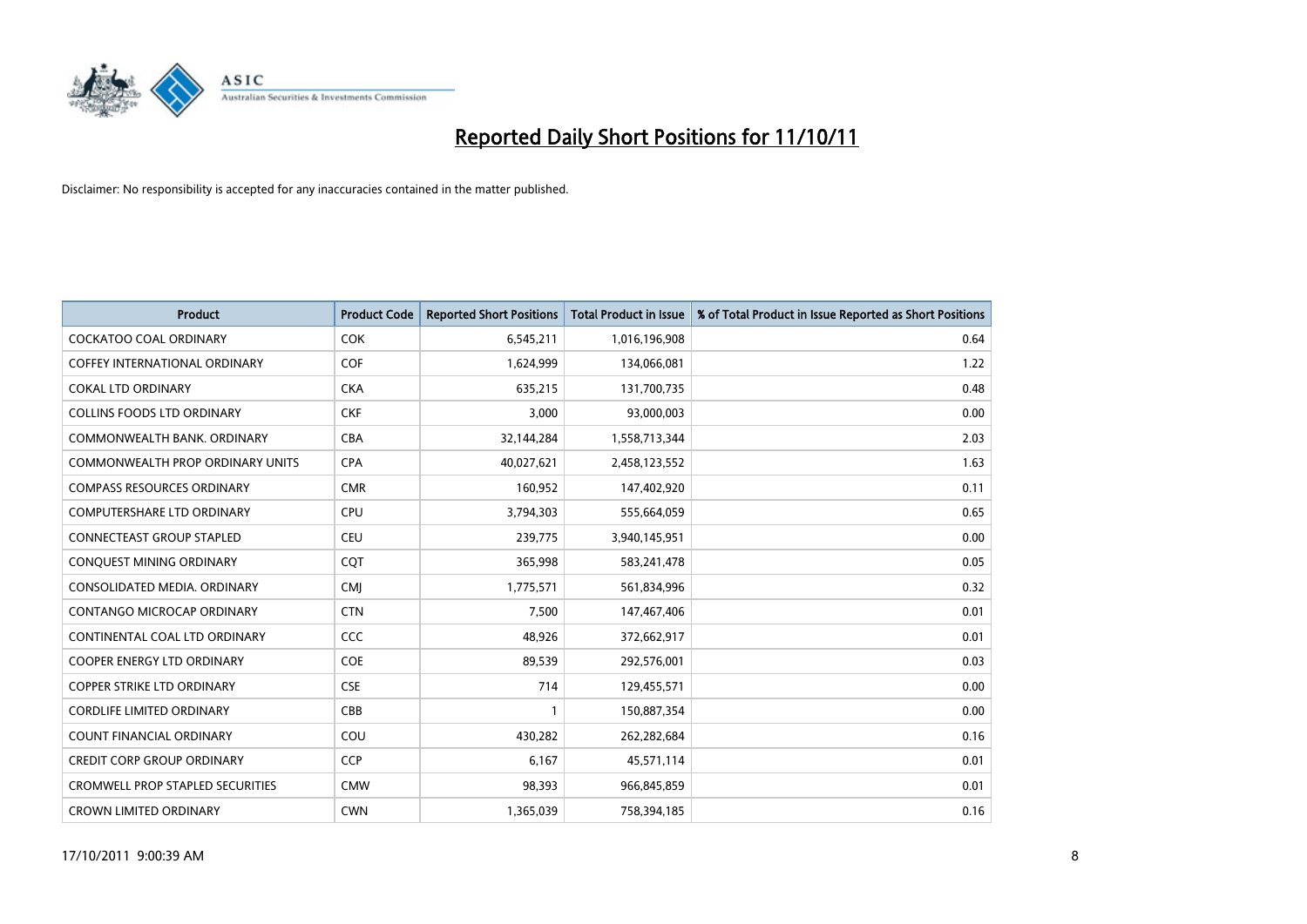

| <b>Product</b>                       | <b>Product Code</b> | <b>Reported Short Positions</b> | <b>Total Product in Issue</b> | % of Total Product in Issue Reported as Short Positions |
|--------------------------------------|---------------------|---------------------------------|-------------------------------|---------------------------------------------------------|
| <b>CSG LIMITED ORDINARY</b>          | CSV                 | 777,867                         | 282,567,499                   | 0.28                                                    |
| <b>CSL LIMITED ORDINARY</b>          | <b>CSL</b>          | 6,560,937                       | 524,996,929                   | 1.20                                                    |
| <b>CSR LIMITED ORDINARY</b>          | <b>CSR</b>          | 23,773,020                      | 506,000,315                   | 4.69                                                    |
| <b>CUDECO LIMITED ORDINARY</b>       | CDU                 | 1,833,831                       | 138,649,865                   | 1.32                                                    |
| <b>CUSTOMERS LIMITED ORDINARY</b>    | <b>CUS</b>          | 51,049                          | 134,869,357                   | 0.04                                                    |
| DART ENERGY LTD ORDINARY             | <b>DTE</b>          | 6,221,994                       | 720,875,002                   | 0.86                                                    |
| DATA#3 LIMITED ORDINARY              | <b>DTL</b>          | 3,000                           | 15,397,495                    | 0.02                                                    |
| DAVID JONES LIMITED ORDINARY         | <b>DIS</b>          | 56,005,697                      | 520,751,395                   | 10.75                                                   |
| <b>DECMIL GROUP LIMITED ORDINARY</b> | <b>DCG</b>          | 114,409                         | 124,269,568                   | 0.08                                                    |
| DEEP YELLOW LIMITED ORDINARY         | <b>DYL</b>          | 15,876                          | 1,128,506,403                 | 0.00                                                    |
| DEVINE LIMITED ORDINARY              | <b>DVN</b>          | 1,000                           | 634,918,223                   | 0.00                                                    |
| DEXUS PROPERTY GROUP STAPLED UNITS   | <b>DXS</b>          | 15,954,551                      | 4,839,024,176                 | 0.31                                                    |
| DISCOVERY METALS LTD ORDINARY        | <b>DML</b>          | 9,099,306                       | 439,128,231                   | 2.06                                                    |
| DOMINO PIZZA ENTERPR ORDINARY        | <b>DMP</b>          | 258,445                         | 69,024,674                    | 0.38                                                    |
| DOWNER EDI LIMITED ORDINARY          | <b>DOW</b>          | 6,836,435                       | 429,100,296                   | 1.60                                                    |
| DUET GROUP STAPLED US PROHIBIT.      | <b>DUE</b>          | 6,727,941                       | 1,091,628,341                 | 0.61                                                    |
| DULUXGROUP LIMITED ORDINARY          | <b>DLX</b>          | 10,301,054                      | 367,456,259                   | 2.79                                                    |
| EASTERN STAR GAS ORDINARY            | ESG                 | 32,736,109                      | 992,547,041                   | 3.29                                                    |
| ECHO ENTERTAINMENT ORDINARY          | <b>EGP</b>          | 4,958,243                       | 688,019,737                   | 0.72                                                    |
| ELDERS LIMITED ORDINARY              | <b>ELD</b>          | 17,084,217                      | 448,598,480                   | 3.80                                                    |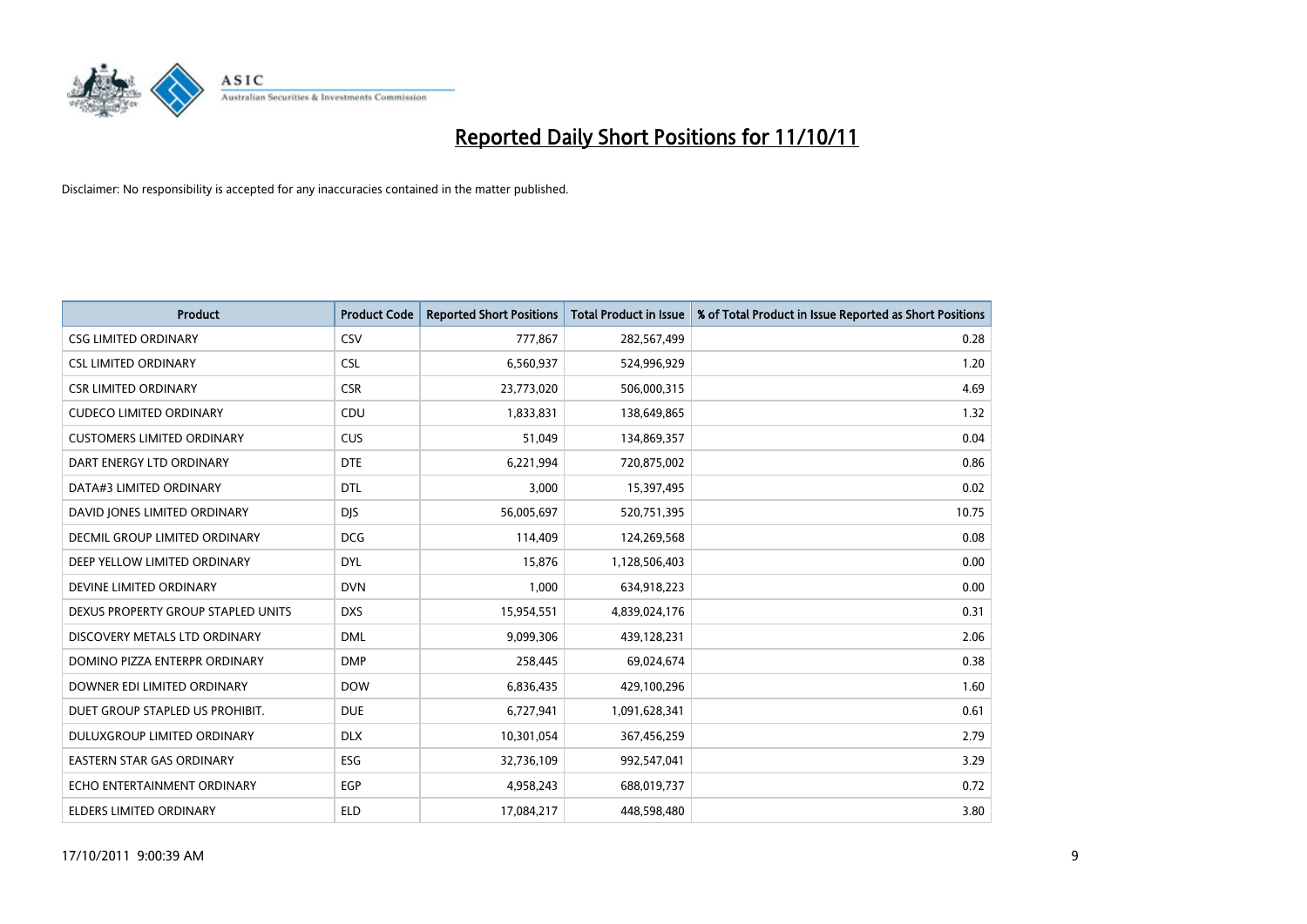

| <b>Product</b>                        | <b>Product Code</b> | <b>Reported Short Positions</b> | <b>Total Product in Issue</b> | % of Total Product in Issue Reported as Short Positions |
|---------------------------------------|---------------------|---------------------------------|-------------------------------|---------------------------------------------------------|
| ELDORADO GOLD CORP CDI 1:1            | EAU                 | 35,979                          | 9,736,395                     | 0.37                                                    |
| ELEMENTAL MINERALS ORDINARY           | <b>ELM</b>          | 279,969                         | 222,281,109                   | 0.12                                                    |
| ELEMENTOS LIMITED ORDINARY            | <b>ELT</b>          | 16                              | 77,068,979                    | 0.00                                                    |
| ELIXIR PETROLEUM LTD ORDINARY         | <b>EXR</b>          | 324,400                         | 188,988,472                   | 0.17                                                    |
| <b>EMECO HOLDINGS ORDINARY</b>        | <b>EHL</b>          | 2,145,085                       | 631,237,586                   | 0.34                                                    |
| <b>EMPIRE OIL &amp; GAS ORDINARY</b>  | EGO                 | 114,000                         | 4,645,658,298                 | 0.00                                                    |
| <b>ENERGY RESOURCES ORDINARY 'A'</b>  | <b>ERA</b>          | 5,701,393                       | 190,737,934                   | 3.00                                                    |
| <b>ENERGY WORLD CORPOR. ORDINARY</b>  | <b>EWC</b>          | 21,028,363                      | 1,734,166,672                 | 1.21                                                    |
| <b>ENTEK ENERGY LTD ORDINARY</b>      | <b>ETE</b>          | 489.903                         | 510,657,387                   | 0.10                                                    |
| <b>ENTELLECT LIMITED ORDINARY</b>     | <b>ESN</b>          | 464,050                         | 985,337,932                   | 0.05                                                    |
| ENVESTRA LIMITED ORDINARY             | <b>ENV</b>          | 1,680,700                       | 1,468,560,201                 | 0.11                                                    |
| EQUATORIAL RES LTD ORDINARY           | EQX                 | 37,016                          | 113,048,553                   | 0.03                                                    |
| EXTRACT RESOURCES ORDINARY            | <b>EXT</b>          | 521,039                         | 251,159,163                   | 0.18                                                    |
| FAIRFAX MEDIA LTD ORDINARY            | <b>FXI</b>          | 339,557,341                     | 2,351,955,725                 | 14.43                                                   |
| <b>FANTASTIC HOLDINGS ORDINARY</b>    | <b>FAN</b>          | 1,220                           | 102,739,538                   | 0.00                                                    |
| <b>FAR LTD ORDINARY</b>               | FAR                 | 21,000,000                      | 1,245,401,164                 | 1.69                                                    |
| FERRAUS LIMITED ORDINARY              | <b>FRS</b>          | 370                             | 408,884,504                   | 0.00                                                    |
| FISHER & PAYKEL APP. ORDINARY         | <b>FPA</b>          | 88,298                          | 724,235,162                   | 0.01                                                    |
| FISHER & PAYKEL H. ORDINARY           | <b>FPH</b>          | 5,999                           | 525,362,450                   | 0.00                                                    |
| FKP PROPERTY GROUP STAPLED SECURITIES | <b>FKP</b>          | 25,805,439                      | 1,197,968,723                 | 2.13                                                    |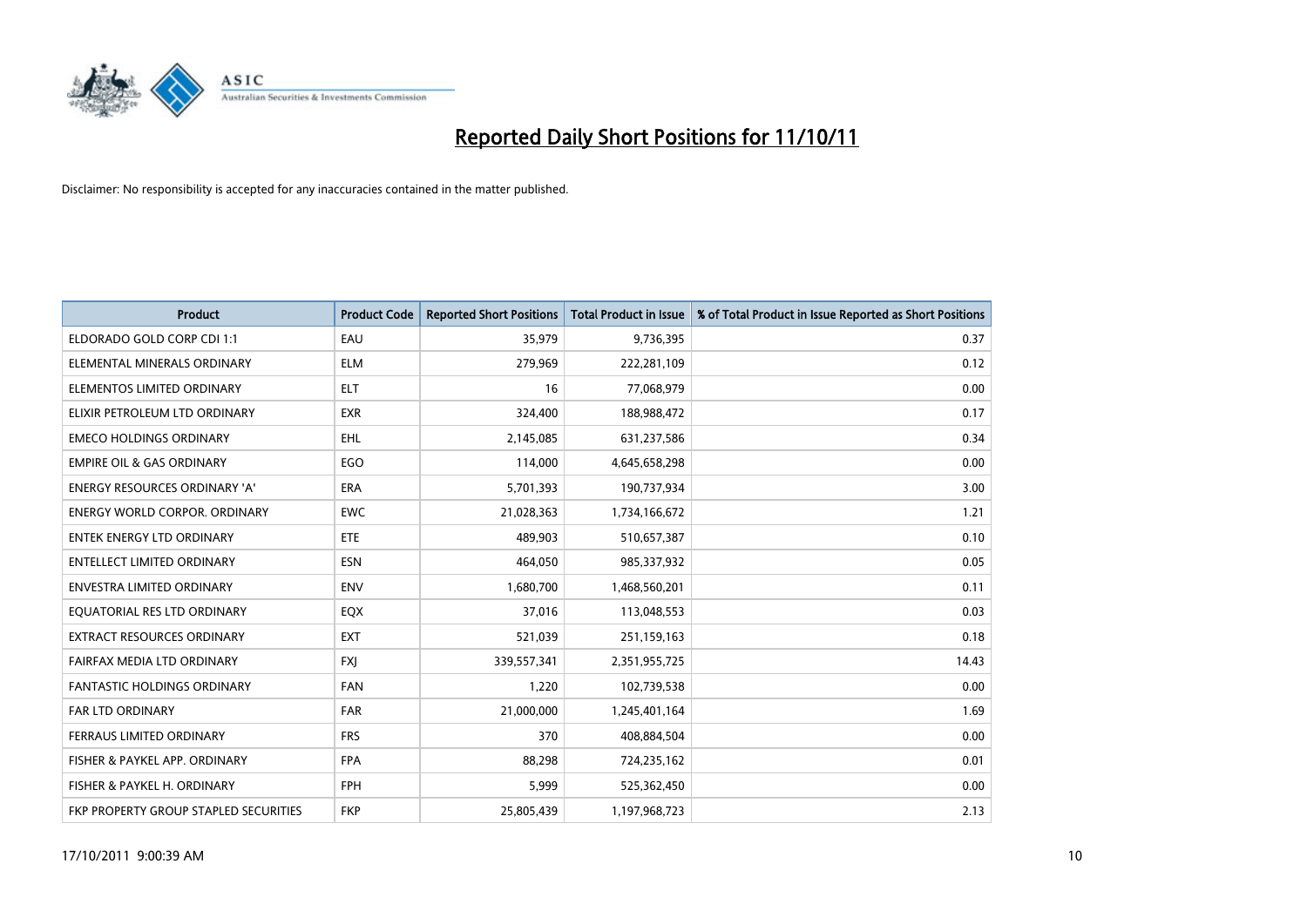

| <b>Product</b>                       | <b>Product Code</b> | <b>Reported Short Positions</b> | <b>Total Product in Issue</b> | % of Total Product in Issue Reported as Short Positions |
|--------------------------------------|---------------------|---------------------------------|-------------------------------|---------------------------------------------------------|
| FLEETWOOD CORP ORDINARY              | <b>FWD</b>          | 364,325                         | 58,696,301                    | 0.62                                                    |
| FLETCHER BUILDING ORDINARY           | <b>FBU</b>          | 9,504,853                       | 678,573,570                   | 1.39                                                    |
| FLEXIGROUP LIMITED ORDINARY          | <b>FXL</b>          | 60,228                          | 277,862,586                   | 0.02                                                    |
| <b>FLIGHT CENTRE ORDINARY</b>        | <b>FLT</b>          | 4,983,146                       | 99,982,877                    | 4.96                                                    |
| FLINDERS MINES LTD ORDINARY          | <b>FMS</b>          | 21,671,871                      | 1,821,039,571                 | 1.18                                                    |
| <b>FOCUS MINERALS LTD ORDINARY</b>   | <b>FML</b>          | 9,307,454                       | 4,263,534,602                 | 0.21                                                    |
| <b>FORGE GROUP LIMITED ORDINARY</b>  | FGE                 | 117,539                         | 83,429,014                    | 0.13                                                    |
| FORTE ENERGY NL ORDINARY             | <b>FTE</b>          | 2,667,039                       | 695,589,311                   | 0.38                                                    |
| <b>FORTESCUE METALS GRP ORDINARY</b> | <b>FMG</b>          | 52,940,734                      | 3,113,798,659                 | 1.66                                                    |
| <b>FOSTER'S GROUP ORDINARY</b>       | FGL                 | 8,529,007                       | 1,940,894,542                 | 0.41                                                    |
| FTD CORPORATION ORDINARY             | <b>FTD</b>          | 8,088                           | 36,474,593                    | 0.02                                                    |
| <b>FUNTASTIC LIMITED ORDINARY</b>    | <b>FUN</b>          | 322,528                         | 340,997,682                   | 0.09                                                    |
| <b>G.U.D. HOLDINGS ORDINARY</b>      | <b>GUD</b>          | 434,834                         | 70,107,387                    | 0.61                                                    |
| <b>GALAXY RESOURCES ORDINARY</b>     | GXY                 | 2,639,528                       | 323,327,000                   | 0.80                                                    |
| <b>GEODYNAMICS LIMITED ORDINARY</b>  | GDY                 | 86,812                          | 337,084,174                   | 0.03                                                    |
| <b>GINDALBIE METALS LTD ORDINARY</b> | GBG                 | 26,861,587                      | 1,135,565,349                 | 2.37                                                    |
| <b>GLOBAL MINING ORDINARY</b>        | <b>GMI</b>          | 8,951                           | 184,894,556                   | 0.00                                                    |
| <b>GLOUCESTER COAL ORDINARY</b>      | GCL                 | 1,632,044                       | 202,905,967                   | 0.81                                                    |
| <b>GME RESOURCES LTD ORDINARY</b>    | <b>GME</b>          | 800                             | 322,635,902                   | 0.00                                                    |
| <b>GOLD ONE INT LTD ORDINARY</b>     | GDO                 | 999,635                         | 809,004,292                   | 0.12                                                    |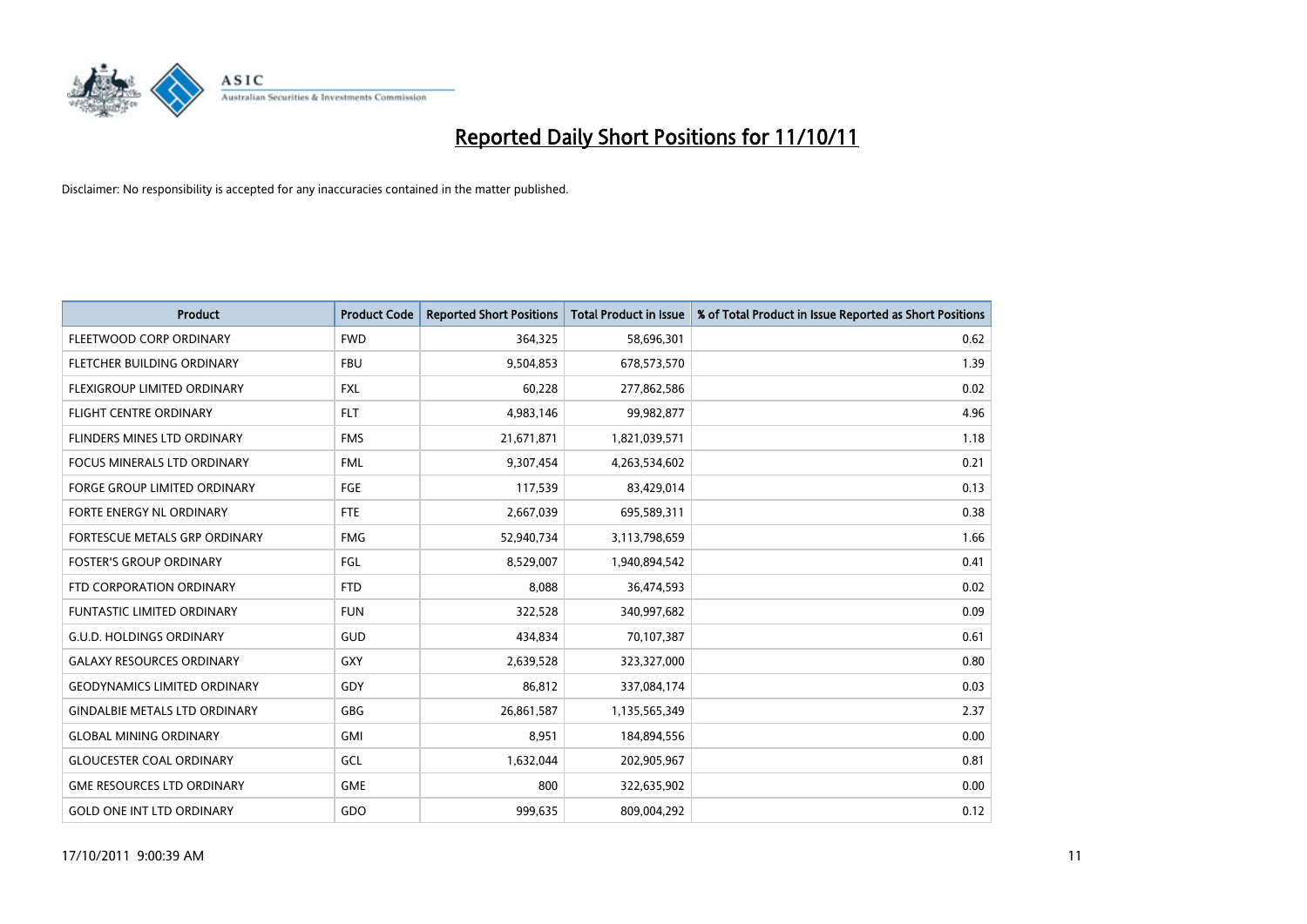

| <b>Product</b>                            | <b>Product Code</b> | <b>Reported Short Positions</b> | <b>Total Product in Issue</b> | % of Total Product in Issue Reported as Short Positions |
|-------------------------------------------|---------------------|---------------------------------|-------------------------------|---------------------------------------------------------|
| <b>GOLDEN WEST RESOURCE ORDINARY</b>      | GWR                 | 1,617                           | 192,082,567                   | 0.00                                                    |
| <b>GOODMAN FIELDER. ORDINARY</b>          | <b>GFF</b>          | 87,041,759                      | 1,793,843,797                 | 4.86                                                    |
| GOODMAN FIELDER. RTS 14-OCT-11 FORUS      | <b>GFFR</b>         | 470,271                         | 143,790,254                   | 0.32                                                    |
| <b>GOODMAN GROUP STAPLED US PROHIBIT.</b> | <b>GMG</b>          | 34,418,455                      | 7,394,907,651                 | 0.44                                                    |
| <b>GPT GROUP STAPLED SEC.</b>             | <b>GPT</b>          | 15,594,310                      | 1,836,242,729                 | 0.84                                                    |
| <b>GRAINCORP LIMITED A CLASS ORDINARY</b> | <b>GNC</b>          | 908,312                         | 198,318,900                   | 0.46                                                    |
| <b>GRANGE RESOURCES, ORDINARY</b>         | <b>GRR</b>          | 517,175                         | 1,153,937,134                 | 0.05                                                    |
| <b>GREENCAP LIMITED ORDINARY</b>          | GCG                 |                                 | 262,515,385                   | 0.00                                                    |
| <b>GREENLAND MIN EN LTD ORDINARY</b>      | GGG                 | 2,531,947                       | 410,407,582                   | 0.60                                                    |
| <b>GRYPHON MINERALS LTD ORDINARY</b>      | GRY                 | 1,888,490                       | 300,122,058                   | 0.63                                                    |
| <b>GUILDFORD COAL LTD ORDINARY</b>        | <b>GUF</b>          | 2,239,205                       | 219,654,168                   | 1.03                                                    |
| <b>GUINNESS PEAT GROUP. CDI 1:1</b>       | <b>GPG</b>          | 250,054                         | 266,628,162                   | 0.09                                                    |
| <b>GUNNS LIMITED ORDINARY</b>             | <b>GNS</b>          | 56,255,267                      | 848,401,559                   | 6.61                                                    |
| <b>GWA GROUP LTD ORDINARY</b>             | <b>GWA</b>          | 10,406,471                      | 301,525,014                   | 3.44                                                    |
| HARVEY NORMAN ORDINARY                    | <b>HVN</b>          | 59,578,177                      | 1,062,316,784                 | 5.62                                                    |
| HASTIE GROUP LIMITED ORDINARY             | <b>HST</b>          | 3,303,071                       | 1,369,040,011                 | 0.24                                                    |
| HASTINGS DIVERSIFIED STAPLED SECURITY     | <b>HDF</b>          | 3,710,184                       | 530,001,072                   | 0.72                                                    |
| <b>HEARTWARE INT INC CDI 35:1</b>         | <b>HIN</b>          | 272,008                         | 48,598,550                    | 0.56                                                    |
| <b>HENDERSON GROUP CDI 1:1</b>            | <b>HGG</b>          | 9,867,066                       | 642,886,460                   | 1.54                                                    |
| HEA HOLDINGS LIMITED ORDINARY             | <b>HFA</b>          | 16,273                          | 117,332,831                   | 0.01                                                    |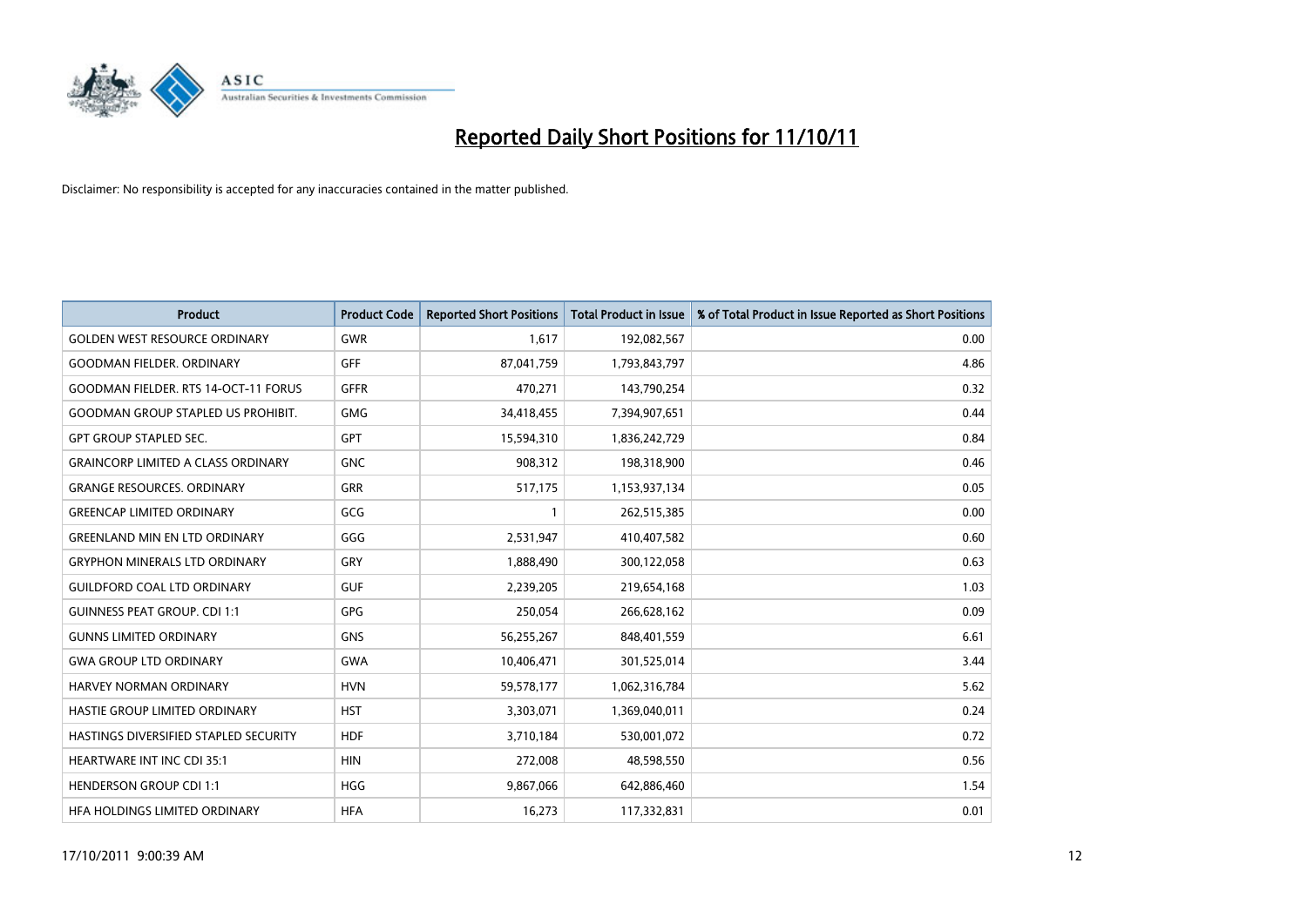

| <b>Product</b>                      | <b>Product Code</b> | <b>Reported Short Positions</b> | <b>Total Product in Issue</b> | % of Total Product in Issue Reported as Short Positions |
|-------------------------------------|---------------------|---------------------------------|-------------------------------|---------------------------------------------------------|
| <b>HIGHLANDS PACIFIC ORDINARY</b>   | <b>HIG</b>          | 2,710,758                       | 686,082,148                   | 0.39                                                    |
| HILLGROVE RES LTD ORDINARY          | <b>HGO</b>          | 1,559,687                       | 793,698,575                   | 0.20                                                    |
| HILLS HOLDINGS LTD ORDINARY         | <b>HIL</b>          | 4,404,578                       | 249,251,190                   | 1.77                                                    |
| HORIZON OIL LIMITED ORDINARY        | <b>HZN</b>          | 15,733,351                      | 1,130,811,515                 | 1.39                                                    |
| HUNNU COAL LIMITED ORDINARY         | <b>HUN</b>          | 8,200                           | 218,565,002                   | 0.00                                                    |
| <b>ICON ENERGY LIMITED ORDINARY</b> | <b>ICN</b>          | 3,310                           | 469,301,394                   | 0.00                                                    |
| <b>IINET LIMITED ORDINARY</b>       | <b>IIN</b>          | 1,206,607                       | 152,169,119                   | 0.79                                                    |
| ILUKA RESOURCES ORDINARY            | ILU                 | 8,349,879                       | 418,700,517                   | 1.97                                                    |
| <b>IMDEX LIMITED ORDINARY</b>       | <b>IMD</b>          | 505,425                         | 204,447,435                   | 0.24                                                    |
| IMF (AUSTRALIA) LTD ORDINARY        | <b>IMF</b>          | 353,657                         | 123,828,193                   | 0.28                                                    |
| IMX RESOURCES LTD ORDINARY          | <b>IXR</b>          | 20,000                          | 262,612,803                   | 0.01                                                    |
| <b>INCITEC PIVOT ORDINARY</b>       | IPL                 | 405,790                         | 1,628,730,107                 | 0.01                                                    |
| INDEPENDENCE GROUP ORDINARY         | <b>IGO</b>          | 4,195,767                       | 202,907,135                   | 2.06                                                    |
| INDOPHIL RESOURCES ORDINARY         | <b>IRN</b>          | 1,585,771                       | 995,437,860                   | 0.16                                                    |
| <b>INDUSTREA LIMITED ORDINARY</b>   | IDL                 | 1,020,087                       | 364,733,566                   | 0.27                                                    |
| INFIGEN ENERGY STAPLED SECURITIES   | <b>IFN</b>          | 6,672,769                       | 762,265,972                   | 0.88                                                    |
| ING RE COM GROUP STAPLED SECURITIES | <b>ILF</b>          | 3,583                           | 441,029,194                   | 0.00                                                    |
| INSURANCE AUSTRALIA ORDINARY        | IAG                 | 11,691,162                      | 2,079,034,021                 | 0.54                                                    |
| INT GOLDFIELDS LTD ORDINARY         | <b>IGS</b>          | 8,042,682                       | 571,520,386                   | 1.41                                                    |
| INTEGRA MINING LTD. ORDINARY        | <b>IGR</b>          | 5,650,068                       | 843,743,881                   | 0.65                                                    |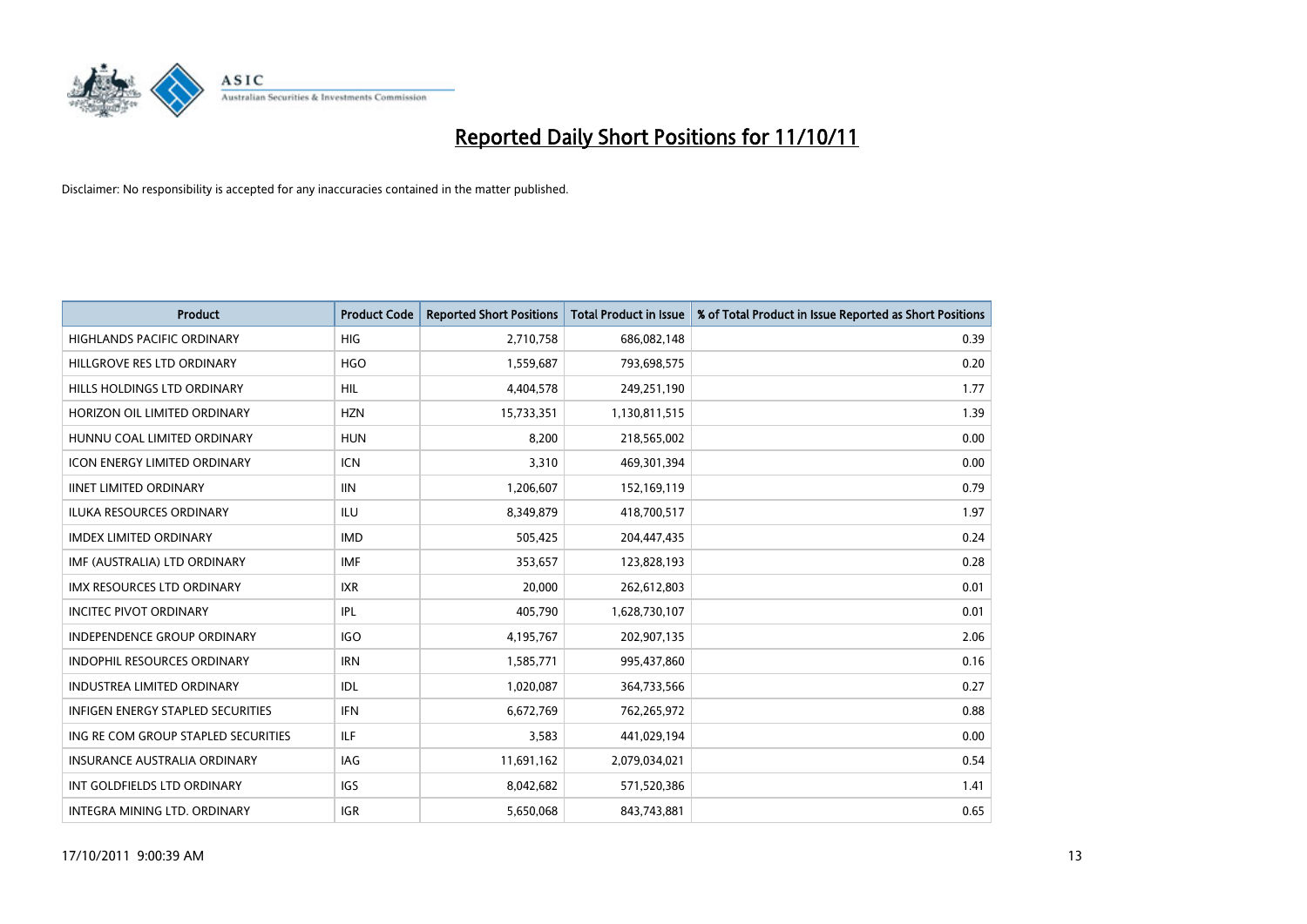

| <b>Product</b>                                  | <b>Product Code</b> | <b>Reported Short Positions</b> | <b>Total Product in Issue</b> | % of Total Product in Issue Reported as Short Positions |
|-------------------------------------------------|---------------------|---------------------------------|-------------------------------|---------------------------------------------------------|
| <b>INTREPID MINES ORDINARY</b>                  | <b>IAU</b>          | 2,168,981                       | 522,374,199                   | 0.40                                                    |
| INVESTA OFFICE FUND STAPLED SECURITIES          | <b>IOF</b>          | 13,810,728                      | 2,657,463,999                 | 0.52                                                    |
| <b>INVOCARE LIMITED ORDINARY</b>                | <b>IVC</b>          | 1,120,686                       | 110,030,298                   | 1.02                                                    |
| ION LIMITED ORDINARY                            | <b>ION</b>          | 164,453                         | 256,365,105                   | 0.06                                                    |
| <b>IOOF HOLDINGS LTD ORDINARY</b>               | <b>IFL</b>          | 915,302                         | 229,794,395                   | 0.40                                                    |
| <b>IRESS MARKET TECH. ORDINARY</b>              | <b>IRE</b>          | 794,086                         | 127,036,010                   | 0.62                                                    |
| <b>IRON ORE HOLDINGS ORDINARY</b>               | <b>IOH</b>          | 21,775                          | 166,087,005                   | 0.01                                                    |
| ISHARES MSCI AUS 200 ISHARES MSCI AUS 200       | <b>IOZ</b>          | 74,980                          | 2,326,394                     | 3.22                                                    |
| ISHARES MSCI EM MKTS CDI 1:1                    | IEM                 | 25,899                          | 425,700,000                   | 0.01                                                    |
| <b>ISHARES S&amp;P EU 350 CDI 1:1</b>           | <b>IEU</b>          | 17,693                          | 50,800,000                    | 0.03                                                    |
| ISHARES S&P HIGH DIV ISHARES S&P HIGH DIV       | <b>IHD</b>          | 71,187                          | 2,201,253                     | 3.23                                                    |
| ISHARES SMALL ORDS ISHARES SMALL ORDS           | <b>ISO</b>          | 699,253                         | 5,401,916                     | 12.94                                                   |
| <b>IVANHOE AUSTRALIA ORDINARY</b>               | <b>IVA</b>          | 778,598                         | 484,165,340                   | 0.16                                                    |
| <b>IAMES HARDIE INDUST CHESS DEPOSITARY INT</b> | <b>IHX</b>          | 26,178,067                      | 435,640,582                   | 5.97                                                    |
| <b>JAMESON RESOURCES ORDINARY</b>               | <b>JAL</b>          | 1,600,000                       | 95,828,865                    | 1.67                                                    |
| <b>JB HI-FI LIMITED ORDINARY</b>                | <b>IBH</b>          | 18,488,412                      | 98,756,791                    | 18.74                                                   |
| <b>JUPITER MINES ORDINARY</b>                   | <b>IMS</b>          | 4,437                           | 1,561,235,037                 | 0.00                                                    |
| <b>KAGARA LTD ORDINARY</b>                      | KZL                 | 12,325,016                      | 718,068,836                   | 1.69                                                    |
| KAROON GAS AUSTRALIA ORDINARY                   | <b>KAR</b>          | 4,707,667                       | 221,420,769                   | 2.12                                                    |
| KATHMANDU HOLD LTD ORDINARY                     | <b>KMD</b>          | 2,059,667                       | 200,000,000                   | 1.03                                                    |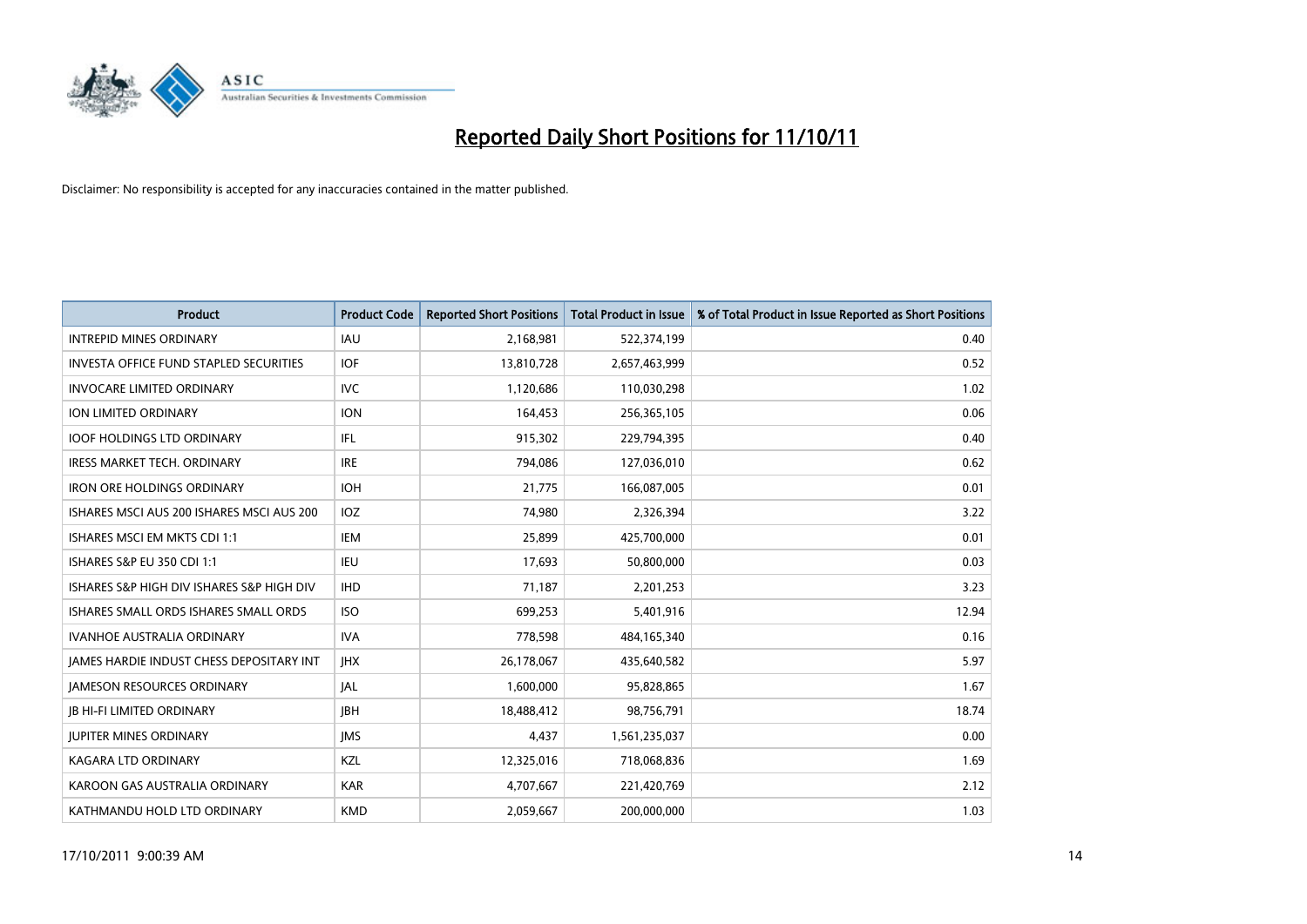

| <b>Product</b>                        | <b>Product Code</b> | <b>Reported Short Positions</b> | <b>Total Product in Issue</b> | % of Total Product in Issue Reported as Short Positions |
|---------------------------------------|---------------------|---------------------------------|-------------------------------|---------------------------------------------------------|
| <b>KEYBRIDGE CAPITAL ORDINARY</b>     | <b>KBC</b>          | 7,999                           | 172,070,564                   | 0.00                                                    |
| KIMBERLEY METALS LTD ORDINARY         | <b>KBL</b>          | 1,820                           | 164,752,978                   | 0.00                                                    |
| KINGSGATE CONSOLID. ORDINARY          | <b>KCN</b>          | 2,073,344                       | 139,039,834                   | 1.48                                                    |
| KINGSROSE MINING LTD ORDINARY         | <b>KRM</b>          | 856,172                         | 267,223,726                   | 0.32                                                    |
| LEIGHTON HOLDINGS ORDINARY            | LEI                 | 10,437,927                      | 336,515,596                   | 3.09                                                    |
| LEND LEASE GROUP UNIT/ORD STAPLED     | <b>LLC</b>          | 3,097,134                       | 571,804,090                   | 0.53                                                    |
| LINC ENERGY LTD ORDINARY              | <b>LNC</b>          | 6,674,062                       | 503,418,900                   | 1.32                                                    |
| LIQUEFIED NATURAL ORDINARY            | LNG                 | 370,140                         | 267,699,015                   | 0.14                                                    |
| LYNAS CORPORATION ORDINARY            | <b>LYC</b>          | 81,639,611                      | 1,713,846,913                 | 4.76                                                    |
| M2 TELECOMMUNICATION ORDINARY         | <b>MTU</b>          | 83,663                          | 123,810,285                   | 0.05                                                    |
| MACA LIMITED ORDINARY                 | <b>MLD</b>          | 404                             | 150,000,000                   | 0.00                                                    |
| MACARTHUR COAL ORDINARY               | <b>MCC</b>          | 784,444                         | 302,092,343                   | 0.26                                                    |
| MACMAHON HOLDINGS ORDINARY            | <b>MAH</b>          | 5,231,125                       | 738,631,705                   | 0.71                                                    |
| MACQ ATLAS ROADS GRP ORDINARY STAPLED | <b>MQA</b>          | 12,489,422                      | 464,279,594                   | 2.68                                                    |
| MACQUARIE GROUP LTD ORDINARY          | MQG                 | 4,032,793                       | 348,285,032                   | 1.13                                                    |
| MAP GROUP STAPLED US PROHIBIT.        | <b>MAP</b>          | 6,237,984                       | 1,861,210,782                 | 0.32                                                    |
| MATRIX C & E LTD ORDINARY             | <b>MCE</b>          | 387,342                         | 77,081,507                    | 0.50                                                    |
| MCMILLAN SHAKESPEARE ORDINARY         | <b>MMS</b>          | 129,515                         | 68,305,227                    | 0.17                                                    |
| <b>MCPHERSON'S LTD ORDINARY</b>       | <b>MCP</b>          | 217,402                         | 72,401,758                    | 0.30                                                    |
| MEDUSA MINING LTD ORDINARY            | <b>MML</b>          | 1,141,320                       | 188,827,911                   | 0.62                                                    |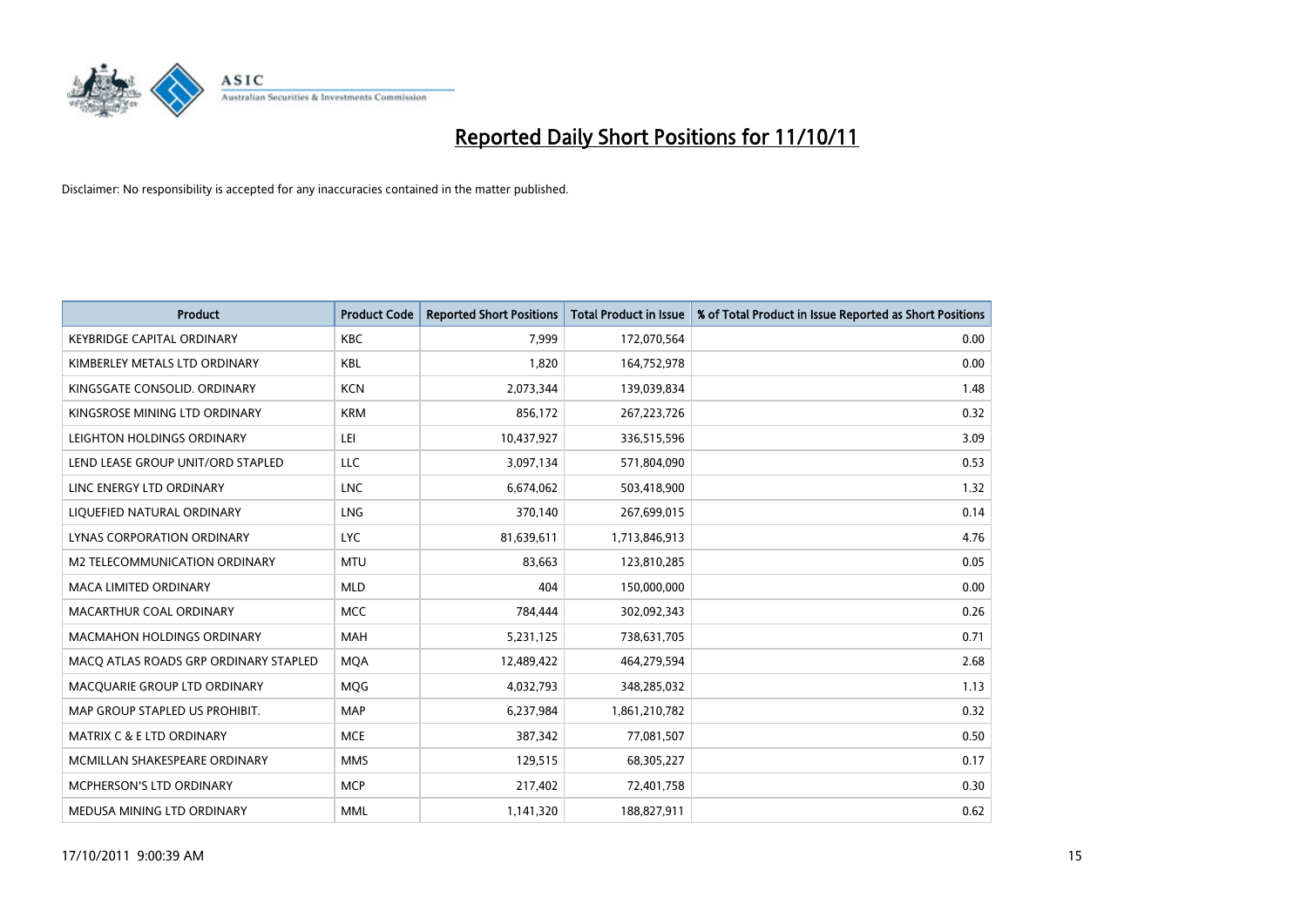

| <b>Product</b>                    | <b>Product Code</b> | <b>Reported Short Positions</b> | <b>Total Product in Issue</b> | % of Total Product in Issue Reported as Short Positions |
|-----------------------------------|---------------------|---------------------------------|-------------------------------|---------------------------------------------------------|
| MELBOURNE IT LIMITED ORDINARY     | <b>MLB</b>          | 136,142                         | 80,662,621                    | 0.17                                                    |
| MEO AUSTRALIA LTD ORDINARY        | <b>MEO</b>          | 396,254                         | 539,913,260                   | 0.07                                                    |
| <b>MERMAID MARINE ORDINARY</b>    | <b>MRM</b>          | 1,484,733                       | 217,718,357                   | 0.67                                                    |
| MESOBLAST LIMITED ORDINARY        | <b>MSB</b>          | 5,575,438                       | 280,425,258                   | 1.98                                                    |
| METALS X LIMITED ORDINARY         | <b>MLX</b>          | 326,940                         | 1,340,453,375                 | 0.03                                                    |
| METCASH LIMITED ORDINARY          | <b>MTS</b>          | 32,401,168                      | 770,720,699                   | 4.22                                                    |
| METGASCO LIMITED ORDINARY         | <b>MEL</b>          | 235,435                         | 337,396,221                   | 0.07                                                    |
| <b>METMINCO LIMITED ORDINARY</b>  | <b>MNC</b>          | 892,490                         | 1,462,616,146                 | 0.06                                                    |
| METROCOAL LIMITED ORDINARY        | <b>MTE</b>          | 300,000                         | 101,973,663                   | 0.29                                                    |
| MHM METALS LIMITED ORDINARY       | <b>MHM</b>          | 196,377                         | 102,334,203                   | 0.20                                                    |
| MICLYN EXP OFFSHR ORDINARY        | <b>MIO</b>          | 19,805                          | 274,618,684                   | 0.01                                                    |
| MILLENNIUM MIN LTD ORDINARY       | <b>MOY</b>          | 2,087,114                       | 2,999,828,232                 | 0.07                                                    |
| MINARA RESOURCES ORDINARY         | <b>MRE</b>          | 2,702,697                       | 1,169,424,487                 | 0.24                                                    |
| MINCOR RESOURCES NL ORDINARY      | <b>MCR</b>          | 1,332,412                       | 197,740,804                   | 0.66                                                    |
| MINEMAKERS LIMITED ORDINARY       | <b>MAK</b>          | 44.227                          | 227,003,950                   | 0.02                                                    |
| MINERAL DEPOSITS ORDINARY         | <b>MDL</b>          | 513,416                         | 83,538,786                    | 0.61                                                    |
| MINERAL RESOURCES. ORDINARY       | <b>MIN</b>          | 892,665                         | 183,884,367                   | 0.48                                                    |
| MIRABELA NICKEL LTD ORDINARY      | <b>MBN</b>          | 17,227,038                      | 491,781,237                   | 3.49                                                    |
| MIRVAC GROUP STAPLED SECURITIES   | <b>MGR</b>          | 38,790,805                      | 3,416,924,188                 | 1.09                                                    |
| <b>MOLOPO ENERGY LTD ORDINARY</b> | <b>MPO</b>          | 2,469,173                       | 245,579,810                   | 1.00                                                    |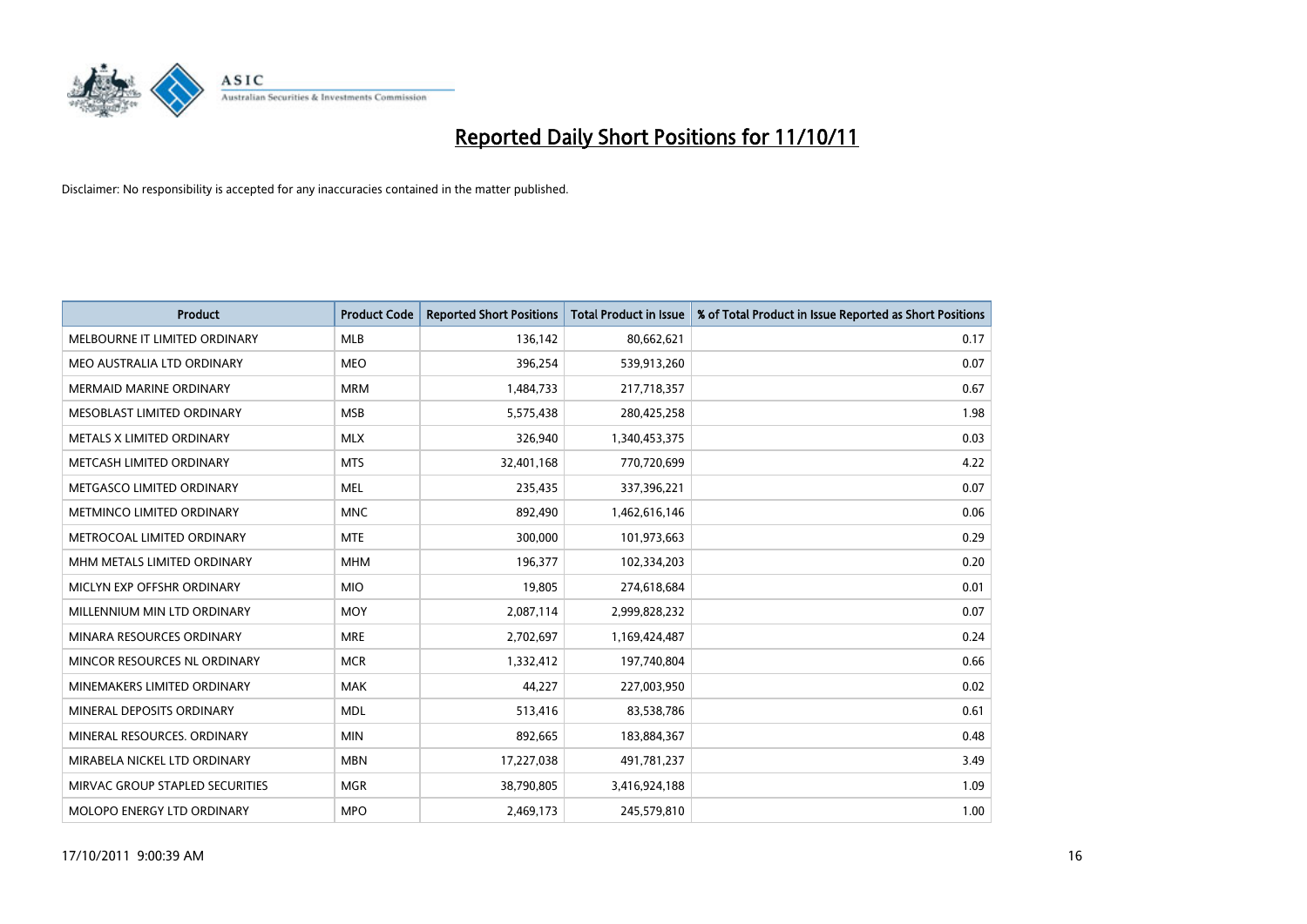

| <b>Product</b>                    | <b>Product Code</b> | <b>Reported Short Positions</b> | <b>Total Product in Issue</b> | % of Total Product in Issue Reported as Short Positions |
|-----------------------------------|---------------------|---------------------------------|-------------------------------|---------------------------------------------------------|
| MONADELPHOUS GROUP ORDINARY       | <b>MND</b>          | 1,232,851                       | 88,674,327                    | 1.40                                                    |
| MORTGAGE CHOICE LTD ORDINARY      | <b>MOC</b>          | 217,792                         | 119,948,255                   | 0.18                                                    |
| <b>MOUNT GIBSON IRON ORDINARY</b> | <b>MGX</b>          | 13,382,241                      | 1,082,570,693                 | 1.23                                                    |
| MSF SUGAR LIMITED ORDINARY        | <b>MSF</b>          | 8,982                           | 69,248,422                    | 0.01                                                    |
| MULTIPLEX SITES SITES             | <b>MXUPA</b>        | 22                              | 4,500,000                     | 0.00                                                    |
| MURCHISON METALS LTD ORDINARY     | <b>MMX</b>          | 19,339,759                      | 437,354,555                   | 4.42                                                    |
| <b>MYER HOLDINGS LTD ORDINARY</b> | <b>MYR</b>          | 51,466,404                      | 583,284,551                   | 8.79                                                    |
| <b>MYSTATE LIMITED ORDINARY</b>   | <b>MYS</b>          | 1,400                           | 67,463,454                    | 0.00                                                    |
| NANOSONICS LIMITED ORDINARY       | <b>NAN</b>          | 5,370                           | 230,528,535                   | 0.00                                                    |
| NATIONAL AUST, BANK ORDINARY      | <b>NAB</b>          | 26,785,761                      | 2,201,188,437                 | 1.18                                                    |
| NATURAL FUEL LIMITED ORDINARY     | <b>NFL</b>          |                                 | 1,121,912                     | 0.00                                                    |
| NAVITAS LIMITED ORDINARY          | <b>NVT</b>          | 2,542,333                       | 375,318,628                   | 0.69                                                    |
| NEPTUNE MARINE ORDINARY           | <b>NMS</b>          | 182,253                         | 1,748,545,632                 | 0.01                                                    |
| NEW HOPE CORPORATION ORDINARY     | <b>NHC</b>          | 663,470                         | 830,230,549                   | 0.07                                                    |
| NEWCREST MINING ORDINARY          | <b>NCM</b>          | 2,205,624                       | 765,000,000                   | 0.24                                                    |
| NEWS CORP A NON-VOTING CDI        | <b>NWSLV</b>        | 5,247,189                       | 1,756,874,679                 | 0.29                                                    |
| NEWS CORP B VOTING CDI            | <b>NWS</b>          | 3,660,076                       | 798,520,953                   | 0.45                                                    |
| NEXBIS LIMITED ORDINARY           | <b>NBS</b>          | 63,733                          | 798,356,704                   | 0.01                                                    |
| NEXTDC LIMITED ORDINARY           | <b>NXT</b>          | 27,057                          | 123,533,558                   | 0.02                                                    |
| NEXUS ENERGY LIMITED ORDINARY     | <b>NXS</b>          | 6,548,859                       | 1,326,697,820                 | 0.49                                                    |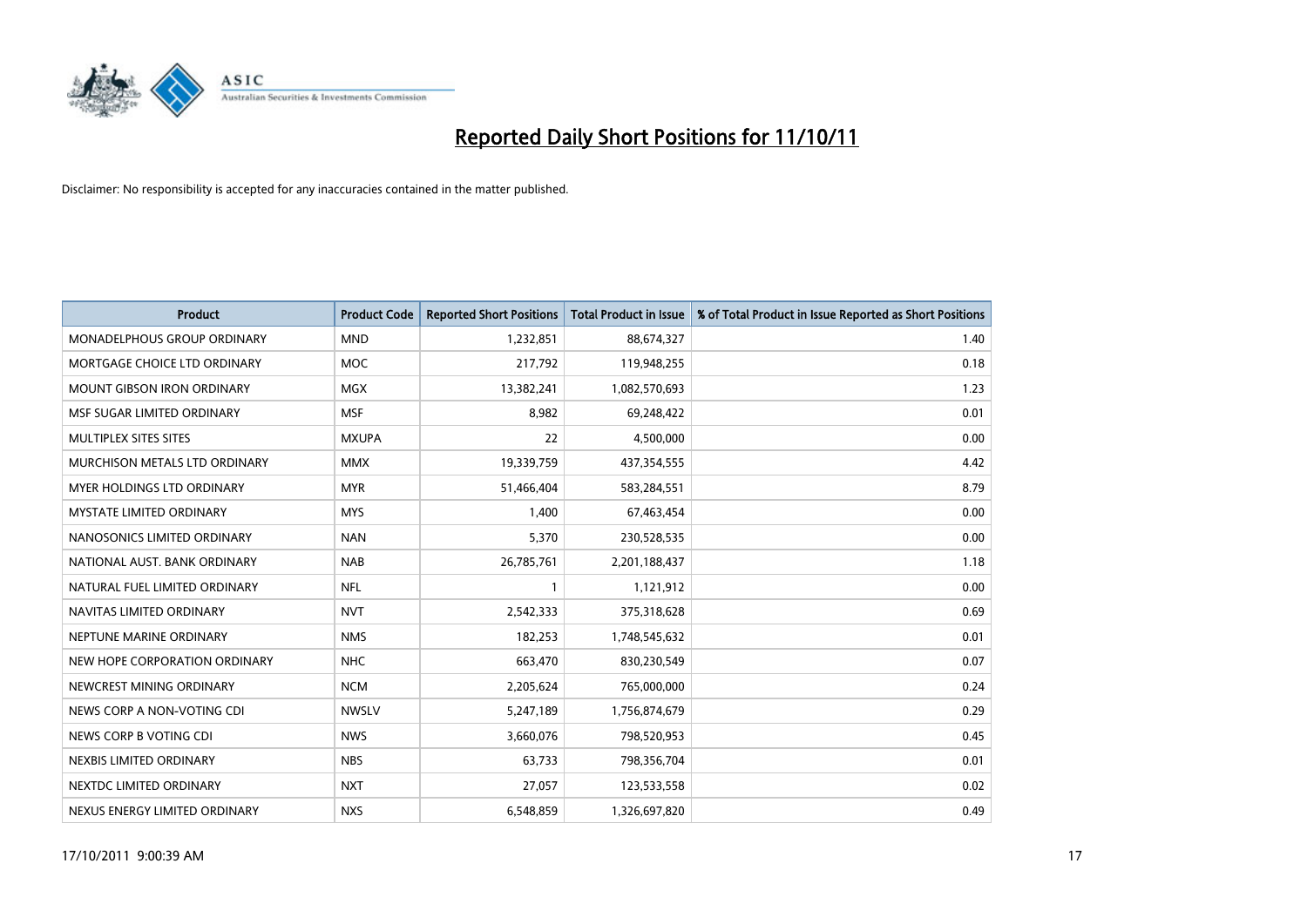

| <b>Product</b>                        | <b>Product Code</b> | <b>Reported Short Positions</b> | <b>Total Product in Issue</b> | % of Total Product in Issue Reported as Short Positions |
|---------------------------------------|---------------------|---------------------------------|-------------------------------|---------------------------------------------------------|
| NIB HOLDINGS LIMITED ORDINARY         | <b>NHF</b>          | 104,911                         | 466,733,110                   | 0.02                                                    |
| NIDO PETROLEUM ORDINARY               | <b>NDO</b>          | 624,742                         | 1,389,163,151                 | 0.05                                                    |
| NOBLE MINERAL RES ORDINARY            | <b>NMG</b>          | 2,403,928                       | 460,308,820                   | 0.53                                                    |
| NORTHERN IRON LTD ORDINARY            | <b>NFE</b>          | 945,512                         | 336,084,863                   | 0.28                                                    |
| NRW HOLDINGS LIMITED ORDINARY         | <b>NWH</b>          | 835,963                         | 278,888,011                   | 0.28                                                    |
| NUCOAL RESOURCES NL ORDINARY          | <b>NCR</b>          | 74,700                          | 441,129,875                   | 0.02                                                    |
| NUFARM LIMITED ORDINARY               | <b>NUF</b>          | 4,241,789                       | 261,833,005                   | 1.63                                                    |
| OAKTON LIMITED ORDINARY               | <b>OKN</b>          | 656,088                         | 93,800,235                    | 0.69                                                    |
| OCEANAGOLD CORP. CHESS DEPOSITARY INT | <b>OGC</b>          | 811,257                         | 262,609,273                   | 0.32                                                    |
| OCEANIA CAPITAL LTD ORDINARY          | <b>OCP</b>          | 2,500                           | 91,921,295                    | 0.00                                                    |
| OIL SEARCH LTD ORDINARY               | OSH                 | 13,425,070                      | 1,320,648,378                 | 1.00                                                    |
| OM HOLDINGS LIMITED ORDINARY          | OMH                 | 11,506,671                      | 504,105,150                   | 2.27                                                    |
| <b>ONESTEEL LIMITED ORDINARY</b>      | OST                 | 26,381,151                      | 1,338,106,652                 | 1.99                                                    |
| ORICA LIMITED ORDINARY                | ORI                 | 2,257,720                       | 363,966,570                   | 0.61                                                    |
| ORIGIN ENERGY ORDINARY                | <b>ORG</b>          | 4,183,873                       | 1,086,037,913                 | 0.37                                                    |
| OROCOBRE LIMITED ORDINARY             | <b>ORE</b>          | 249,116                         | 103,195,029                   | 0.24                                                    |
| OROTONGROUP LIMITED ORDINARY          | ORL                 | 5,935                           | 40,880,902                    | 0.01                                                    |
| OTTO ENERGY LIMITED ORDINARY          | <b>OEL</b>          | 109,204                         | 1,138,290,071                 | 0.01                                                    |
| OZ MINERALS ORDINARY                  | OZL                 | 8,458,248                       | 323,877,514                   | 2.58                                                    |
| <b>PACIFIC BRANDS ORDINARY</b>        | PBG                 | 8.279.619                       | 931,386,248                   | 0.92                                                    |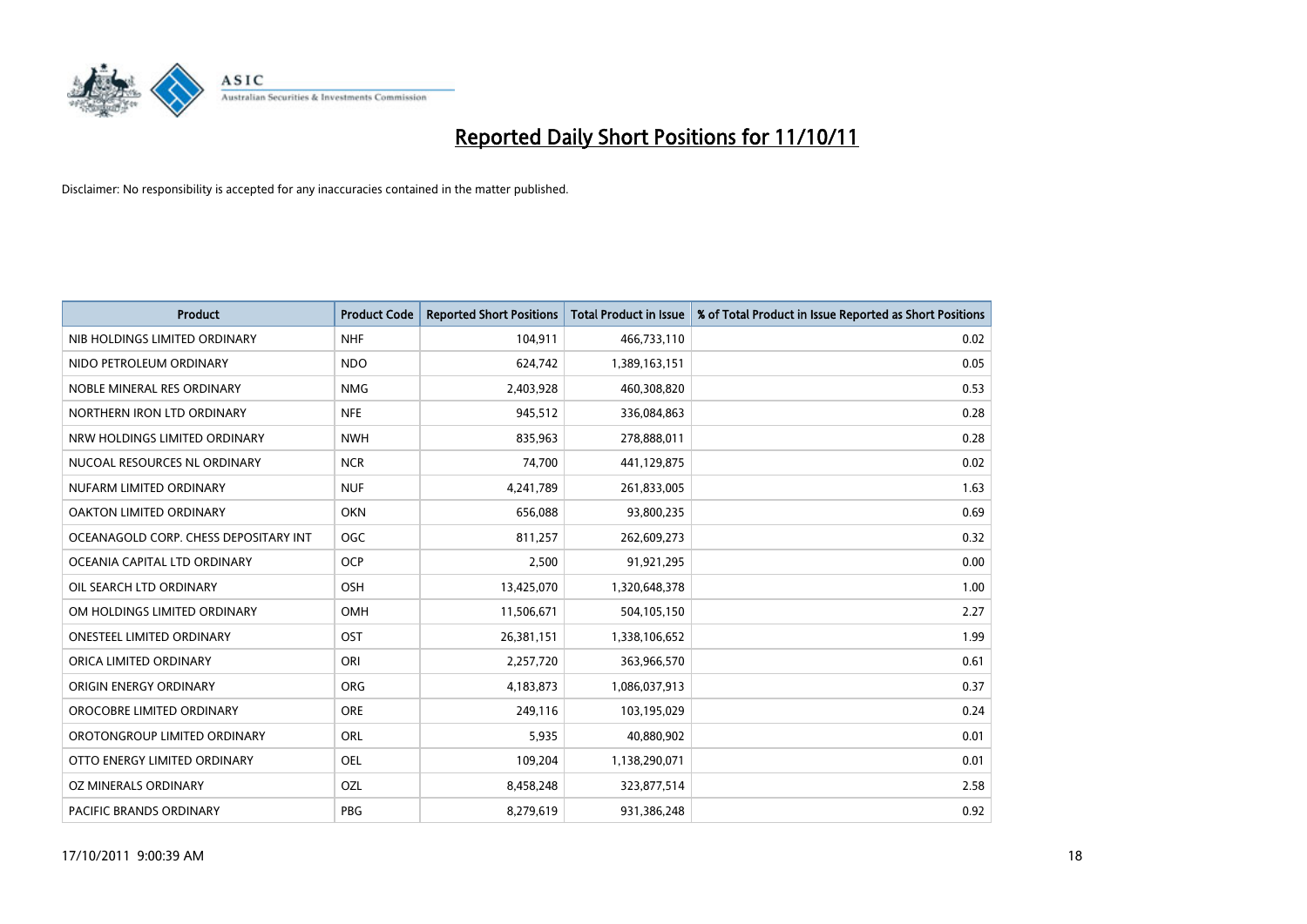

| <b>Product</b>                | <b>Product Code</b> | <b>Reported Short Positions</b> | <b>Total Product in Issue</b> | % of Total Product in Issue Reported as Short Positions |
|-------------------------------|---------------------|---------------------------------|-------------------------------|---------------------------------------------------------|
| PALADIN ENERGY LTD ORDINARY   | <b>PDN</b>          | 29,734,917                      | 835,391,964                   | 3.56                                                    |
| PANAUST LIMITED ORDINARY      | <b>PNA</b>          | 11,180,614                      | 593,867,443                   | 1.85                                                    |
| PANORAMIC RESOURCES ORDINARY  | PAN                 | 599,382                         | 207,050,710                   | 0.29                                                    |
| PAPERLINX LIMITED ORDINARY    | <b>PPX</b>          | 4,280,057                       | 609,280,761                   | 0.71                                                    |
| PAPILLON RES LTD ORDINARY     | PIR                 | 982,016                         | 208,259,519                   | 0.47                                                    |
| PATTIES FOODS LTD ORDINARY    | PFL                 |                                 | 138,989,223                   | 0.00                                                    |
| PEAK RESOURCES ORDINARY       | <b>PEK</b>          | 20,968                          | 155,979,643                   | 0.01                                                    |
| PEET LIMITED ORDINARY         | <b>PPC</b>          | 96,040                          | 318,038,544                   | 0.03                                                    |
| PENINSULA ENERGY LTD ORDINARY | <b>PEN</b>          | 1,493,377                       | 2,135,490,443                 | 0.07                                                    |
| PERILYA LIMITED ORDINARY      | PEM                 | 324,841                         | 526,075,563                   | 0.06                                                    |
| PERPETUAL LIMITED ORDINARY    | <b>PPT</b>          | 2,968,928                       | 44,692,304                    | 6.62                                                    |
| PERSEUS MINING LTD ORDINARY   | PRU                 | 2,356,590                       | 426,717,088                   | 0.55                                                    |
| PETSEC ENERGY ORDINARY        | <b>PSA</b>          | 223,332                         | 231,283,622                   | 0.10                                                    |
| PHARMAXIS LTD ORDINARY        | <b>PXS</b>          | 2,264,126                       | 229,116,309                   | 1.00                                                    |
| PHOTON GROUP LTD ORDINARY     | <b>PGA</b>          | 250,510                         | 1,540,886,866                 | 0.02                                                    |
| PLATINUM ASSET ORDINARY       | <b>PTM</b>          | 6,904,905                       | 561,347,878                   | 1.23                                                    |
| PLATINUM AUSTRALIA ORDINARY   | <b>PLA</b>          | 4,817,151                       | 417,130,039                   | 1.17                                                    |
| PLATINUM CAPITAL LTD ORDINARY | <b>PMC</b>          |                                 | 165,756,878                   | 0.00                                                    |
| PMP LIMITED ORDINARY          | <b>PMP</b>          | 1,894                           | 329,842,473                   | 0.00                                                    |
| PORT BOUVARD LIMITED ORDINARY | PBD                 | 6,754                           | 593,868,295                   | 0.00                                                    |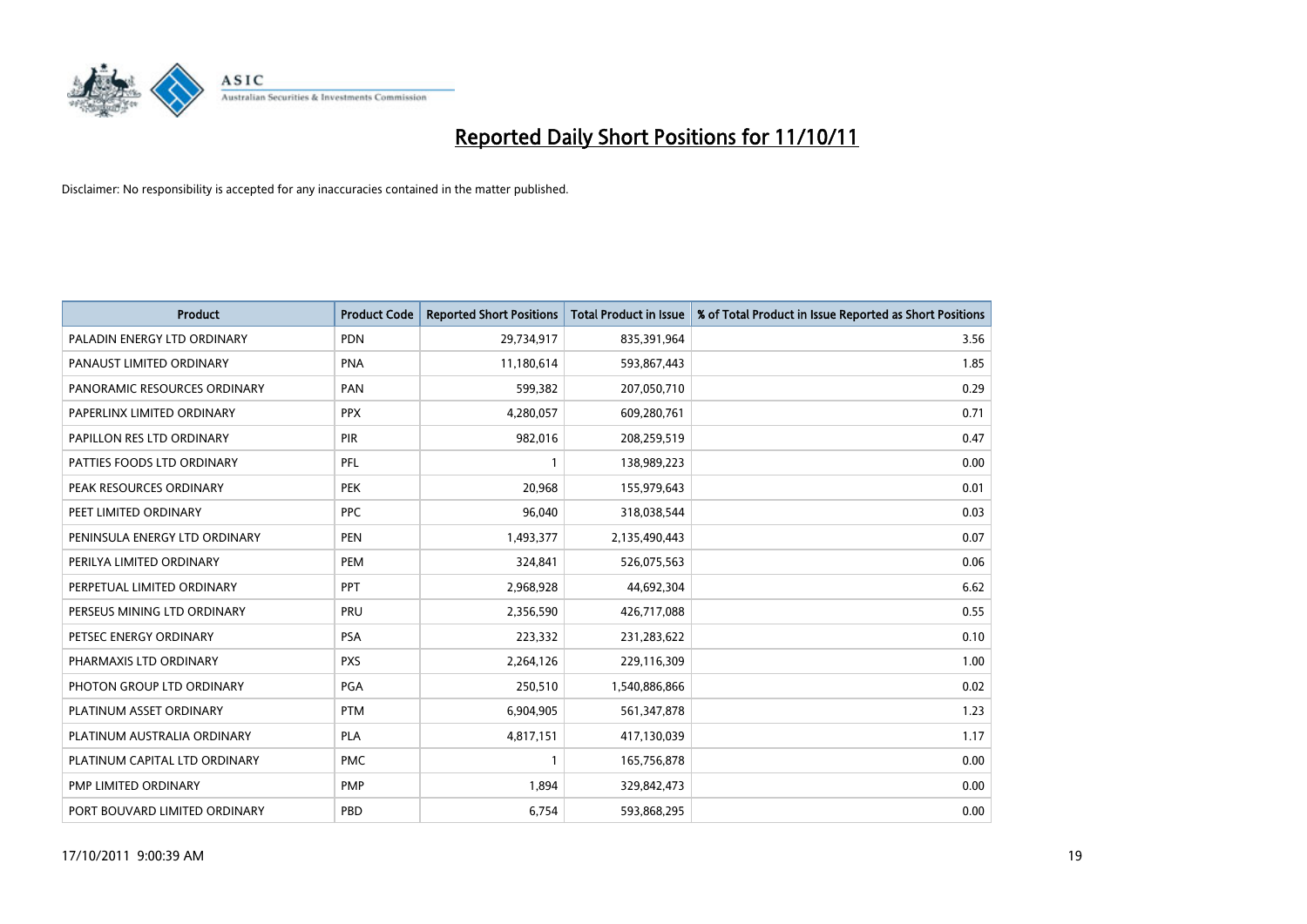

| <b>Product</b>                  | <b>Product Code</b> | <b>Reported Short Positions</b> | <b>Total Product in Issue</b> | % of Total Product in Issue Reported as Short Positions |
|---------------------------------|---------------------|---------------------------------|-------------------------------|---------------------------------------------------------|
| PREMIER INVESTMENTS ORDINARY    | <b>PMV</b>          | 330,651                         | 155,062,831                   | 0.21                                                    |
| PRIMA BIOMED LTD ORDINARY       | <b>PRR</b>          | 3,298,236                       | 1,009,452,535                 | 0.33                                                    |
| PRIMARY HEALTH CARE ORDINARY    | <b>PRY</b>          | 10,569,472                      | 497,469,803                   | 2.13                                                    |
| PRIME MEDIA GRP LTD ORDINARY    | <b>PRT</b>          | 2,305                           | 366,330,303                   | 0.00                                                    |
| PRIMEAG AUSTRALIA ORDINARY      | PAG                 |                                 | 266,394,444                   | 0.00                                                    |
| PROGEN PHARMACEUTIC ORDINARY    | PGL                 | 151,596                         | 24,709,097                    | 0.61                                                    |
| PROGRAMMED ORDINARY             | <b>PRG</b>          | 533,535                         | 118,169,908                   | 0.44                                                    |
| PSIVIDA CORP CDI 1:1            | <b>PVA</b>          | 16,878                          | 8,737,186                     | 0.19                                                    |
| <b>QANTAS AIRWAYS ORDINARY</b>  | QAN                 | 31,476,052                      | 2,265,123,620                 | 1.38                                                    |
| OBE INSURANCE GROUP ORDINARY    | <b>OBE</b>          | 26,751,539                      | 1,092,654,587                 | 2.41                                                    |
| OR NATIONAL LIMITED ORDINARY    | <b>ORN</b>          | 21,365,099                      | 2,440,000,000                 | 0.88                                                    |
| QUBE LOGISTICS HLDG ORDINARY    | <b>QUB</b>          | 357,874                         | 801,927,594                   | 0.04                                                    |
| RAMELIUS RESOURCES ORDINARY     | <b>RMS</b>          | 174,764                         | 291,767,215                   | 0.04                                                    |
| RAMSAY HEALTH CARE ORDINARY     | <b>RHC</b>          | 1,391,443                       | 202,081,252                   | 0.67                                                    |
| <b>RCR TOMLINSON ORDINARY</b>   | <b>RCR</b>          | 81,338                          | 133,010,172                   | 0.06                                                    |
| REA GROUP ORDINARY              | <b>REA</b>          | 375,056                         | 130,401,680                   | 0.28                                                    |
| RECKON LIMITED ORDINARY         | <b>RKN</b>          | 854,221                         | 133,384,060                   | 0.64                                                    |
| <b>RED FORK ENERGY ORDINARY</b> | <b>RFE</b>          | 7,696                           | 269,769,853                   | 0.00                                                    |
| REDBANK ENERGY LTD ORDINARY     | AEJ                 | 19                              | 786,287                       | 0.00                                                    |
| REED RESOURCES LTD ORDINARY     | <b>RDR</b>          | 451,901                         | 264,742,501                   | 0.17                                                    |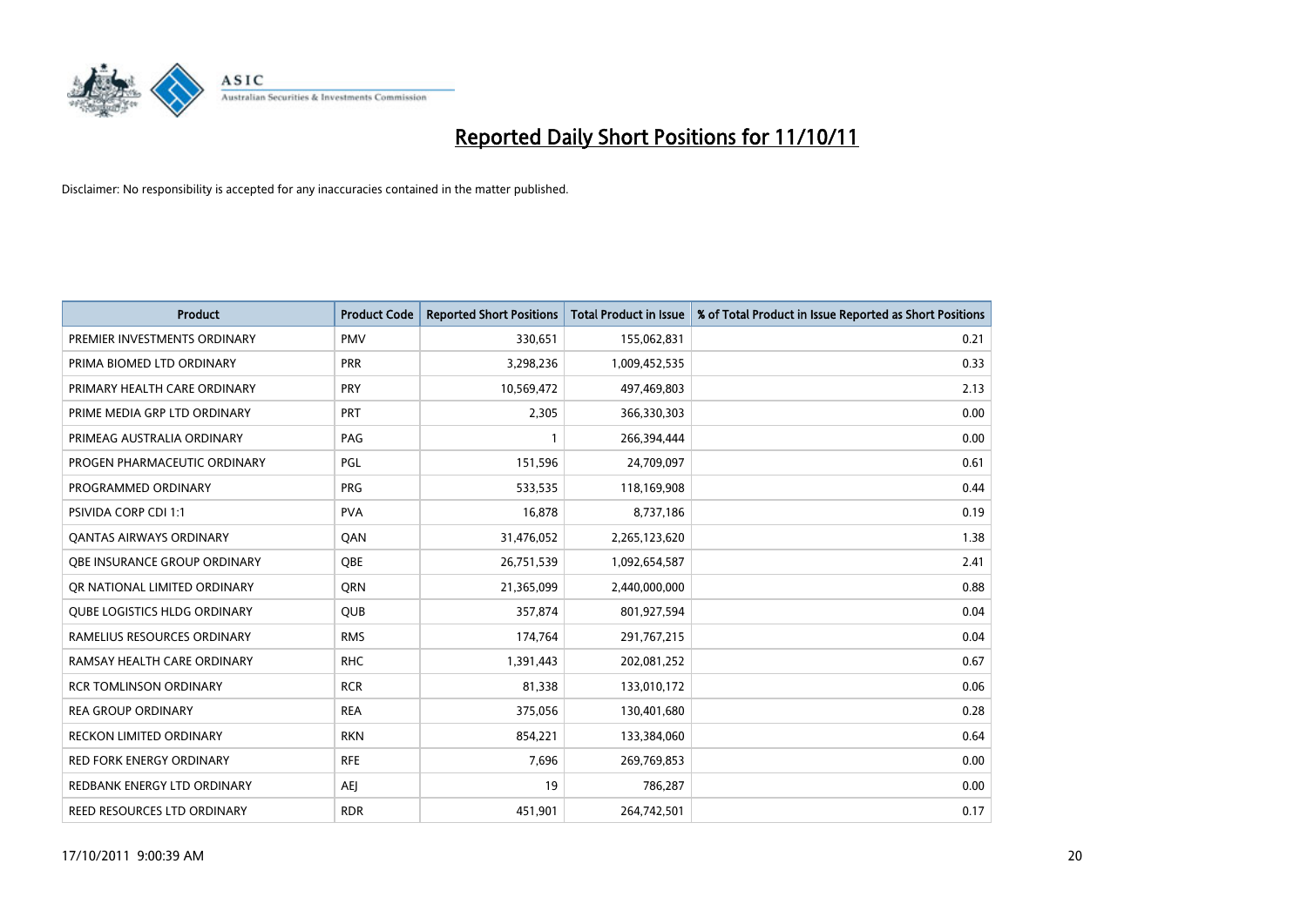

| <b>Product</b>                      | <b>Product Code</b> | <b>Reported Short Positions</b> | <b>Total Product in Issue</b> | % of Total Product in Issue Reported as Short Positions |
|-------------------------------------|---------------------|---------------------------------|-------------------------------|---------------------------------------------------------|
| <b>REGIS RESOURCES ORDINARY</b>     | <b>RRL</b>          | 963,826                         | 433,857,441                   | 0.22                                                    |
| RESMED INC CDI 10:1                 | <b>RMD</b>          | 5,782,213                       | 1,556,242,300                 | 0.37                                                    |
| <b>RESOLUTE MINING ORDINARY</b>     | <b>RSG</b>          | 6,944,608                       | 469,031,918                   | 1.48                                                    |
| <b>RESOURCE GENERATION ORDINARY</b> | <b>RES</b>          | 341,811                         | 262,895,652                   | 0.13                                                    |
| RETAIL FOOD GROUP ORDINARY          | <b>RFG</b>          | 24,117                          | 108,219,282                   | 0.02                                                    |
| REVERSE CORP LIMITED ORDINARY       | <b>REF</b>          | 125,041                         | 92,382,175                    | 0.14                                                    |
| REX MINERALS LIMITED ORDINARY       | <b>RXM</b>          | 1,352,665                       | 153,635,519                   | 0.87                                                    |
| RHG LIMITED ORDINARY                | <b>RHG</b>          | 34,297                          | 308,483,177                   | 0.01                                                    |
| <b>RIALTO ENERGY ORDINARY</b>       | <b>RIA</b>          | 296,775                         | 375,006,264                   | 0.08                                                    |
| <b>RIDLEY CORPORATION ORDINARY</b>  | <b>RIC</b>          | 509,655                         | 307,817,071                   | 0.17                                                    |
| RIO TINTO LIMITED ORDINARY          | <b>RIO</b>          | 24,700,225                      | 435,758,720                   | 5.62                                                    |
| <b>RIVERCITY MOTORWAY STAPLED</b>   | <b>RCY</b>          | 132,000                         | 957,010,115                   | 0.01                                                    |
| ROBUST RESOURCES ORDINARY           | <b>ROL</b>          | 1,118,816                       | 84,944,097                    | 1.32                                                    |
| ROC OIL COMPANY ORDINARY            | <b>ROC</b>          | 2,620,409                       | 713,254,560                   | 0.36                                                    |
| ROYAL WOLF HOLDINGS ORDINARY        | <b>RWH</b>          | 60,000                          | 100,387,052                   | 0.06                                                    |
| SAI GLOBAL LIMITED ORDINARY         | SAI                 | 1,824,402                       | 202,176,688                   | 0.91                                                    |
| SALMAT LIMITED ORDINARY             | <b>SLM</b>          | 231,484                         | 159,802,174                   | 0.14                                                    |
| SAMSON OIL & GAS LTD ORDINARY       | SSN                 | 156,856                         | 1,750,169,370                 | 0.00                                                    |
| SANDFIRE RESOURCES ORDINARY         | <b>SFR</b>          | 2,451,501                       | 150,879,969                   | 1.61                                                    |
| <b>SANTOS LTD ORDINARY</b>          | <b>STO</b>          | 19,792,951                      | 889,613,942                   | 2.21                                                    |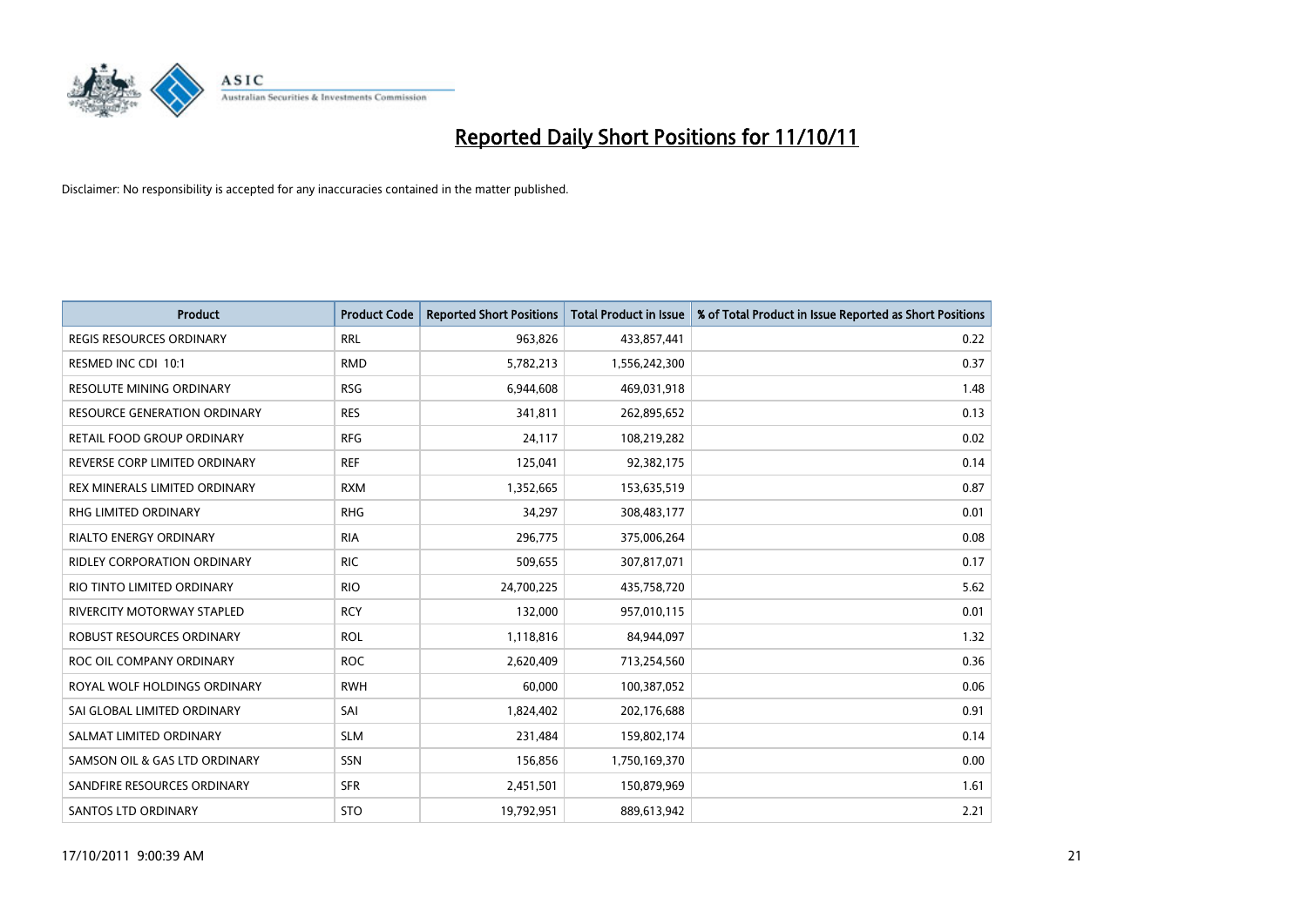

| <b>Product</b>                           | <b>Product Code</b> | <b>Reported Short Positions</b> | <b>Total Product in Issue</b> | % of Total Product in Issue Reported as Short Positions |
|------------------------------------------|---------------------|---------------------------------|-------------------------------|---------------------------------------------------------|
| SARACEN MINERAL ORDINARY                 | <b>SAR</b>          | 4,360,715                       | 566,151,415                   | 0.77                                                    |
| SEDGMAN LIMITED ORDINARY                 | <b>SDM</b>          | 379,977                         | 211,993,676                   | 0.18                                                    |
| SEEK LIMITED ORDINARY                    | <b>SEK</b>          | 20,404,604                      | 337,079,207                   | 6.04                                                    |
| SELECT HARVESTS ORDINARY                 | <b>SHV</b>          | 393,651                         | 56,226,960                    | 0.70                                                    |
| SENETAS CORPORATION ORDINARY             | <b>SEN</b>          | 756,999                         | 463,105,195                   | 0.16                                                    |
| SENEX ENERGY LIMITED ORDINARY            | SXY                 | 384,405                         | 915,159,081                   | 0.04                                                    |
| SERVCORP LIMITED ORDINARY                | <b>SRV</b>          | 30,829                          | 98,440,807                    | 0.03                                                    |
| SERVICE STREAM ORDINARY                  | <b>SSM</b>          | 345,063                         | 283,418,867                   | 0.12                                                    |
| SEVEN GROUP HOLDINGS ORDINARY            | <b>SVW</b>          | 370,392                         | 306,410,281                   | 0.12                                                    |
| SEVEN WEST MEDIA LTD ORDINARY            | <b>SWM</b>          | 2,841,948                       | 610,327,899                   | 0.48                                                    |
| SIGMA PHARMACEUTICAL ORDINARY            | <b>SIP</b>          | 10,706,711                      | 1,178,626,572                 | 0.91                                                    |
| <b>SILEX SYSTEMS ORDINARY</b>            | <b>SLX</b>          | 652,951                         | 170,133,997                   | 0.38                                                    |
| SILVER LAKE RESOURCE ORDINARY            | <b>SLR</b>          | 164,109                         | 184,529,858                   | 0.09                                                    |
| SIMS METAL MGMT LTD ORDINARY             | SGM                 | 2,232,432                       | 206,038,714                   | 1.07                                                    |
| SINGAPORE TELECOMM. CHESS DEPOSITARY INT | SGT                 | 7,310,632                       | 181,963,571                   | 4.01                                                    |
| SIRIUS RESOURCES NL ORDINARY             | <b>SIR</b>          | 82,500                          | 137,134,586                   | 0.06                                                    |
| SKILLED GROUP LTD ORDINARY               | <b>SKE</b>          | 66,296                          | 233, 243, 776                 | 0.02                                                    |
| SKY CITY ENTERTAIN. ORDINARY             | <b>SKC</b>          | 15,856                          | 576,958,340                   | 0.00                                                    |
| SMS MANAGEMENT, ORDINARY                 | <b>SMX</b>          | 169,344                         | 68,290,180                    | 0.26                                                    |
| SONIC HEALTHCARE ORDINARY                | <b>SHL</b>          | 5,825,644                       | 389,969,875                   | 1.49                                                    |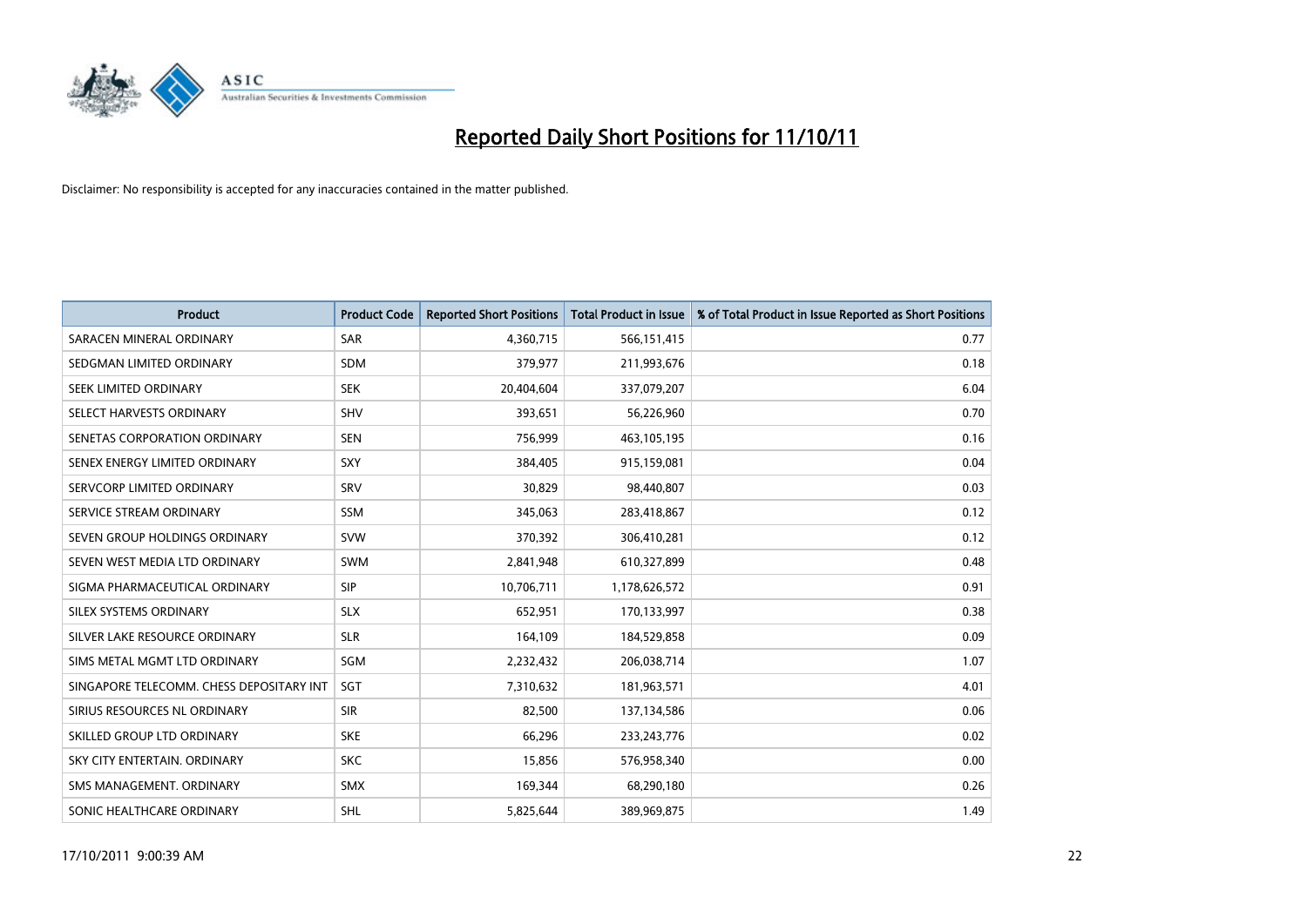

| <b>Product</b>                           | <b>Product Code</b> | <b>Reported Short Positions</b> | <b>Total Product in Issue</b> | % of Total Product in Issue Reported as Short Positions |
|------------------------------------------|---------------------|---------------------------------|-------------------------------|---------------------------------------------------------|
| SOUL PATTINSON (W.H) ORDINARY            | SOL                 | 2,758                           | 238,640,580                   | 0.00                                                    |
| SOUTH BOULDER MINES ORDINARY             | <b>STB</b>          | 58,945                          | 87,115,688                    | 0.06                                                    |
| SP AUSNET STAPLED SECURITIES             | <b>SPN</b>          | 3,437,533                       | 2,850,932,204                 | 0.12                                                    |
| SPARK INFRASTRUCTURE STAPLED NOTE & UNIT | SKI                 | 16,943,335                      | 1,326,734,264                 | 1.27                                                    |
| SPDR 200 FUND ETF UNITS                  | <b>STW</b>          | 8                               | 51,278,556                    | 0.00                                                    |
| SPECIALTY FASHION ORDINARY               | <b>SFH</b>          | 625,692                         | 192,086,121                   | 0.33                                                    |
| SPOTLESS GROUP LTD ORDINARY              | <b>SPT</b>          | 1,417,057                       | 262,766,725                   | 0.54                                                    |
| ST BARBARA LIMITED ORDINARY              | <b>SBM</b>          | 9,256,447                       | 325,615,389                   | 2.82                                                    |
| STAGING CONNECTIONS ORDINARY             | <b>STG</b>          | 2,917,189                       | 78,317,726                    | 3.72                                                    |
| STANMORE COAL LTD ORDINARY               | <b>SMR</b>          | 110,047                         | 89,791,402                    | 0.12                                                    |
| STARPHARMA HOLDINGS ORDINARY             | SPL                 | 1,381,858                       | 248,026,578                   | 0.55                                                    |
| STH AMERICAN COR LTD ORDINARY            | SAY                 | 9,200                           | 257,785,604                   | 0.00                                                    |
| STH CRS ELECT ENGNR ORDINARY             | <b>SXE</b>          | 2,910                           | 160,736,826                   | 0.00                                                    |
| STHN CROSS MEDIA ORDINARY                | <b>SXL</b>          | 3,631,987                       | 705,766,444                   | 0.52                                                    |
| STOCKLAND UNITS/ORD STAPLED              | SGP                 | 17,751,324                      | 2,345,269,692                 | 0.74                                                    |
| STRAITS RES LTD. ORDINARY                | <b>SRO</b>          | 7,756,825                       | 324,796,141                   | 2.39                                                    |
| STW COMMUNICATIONS ORDINARY              | SGN                 | 424,343                         | 363,940,802                   | 0.11                                                    |
| SUNCORP GROUP LTD ORDINARY               | <b>SUN</b>          | 9,926,878                       | 1,286,600,980                 | 0.74                                                    |
| SUNDANCE ENERGY ORDINARY                 | <b>SEA</b>          | 1,407                           | 277,098,474                   | 0.00                                                    |
| SUNDANCE RESOURCES ORDINARY              | <b>SDL</b>          | 5,127,430                       | 2,896,314,669                 | 0.17                                                    |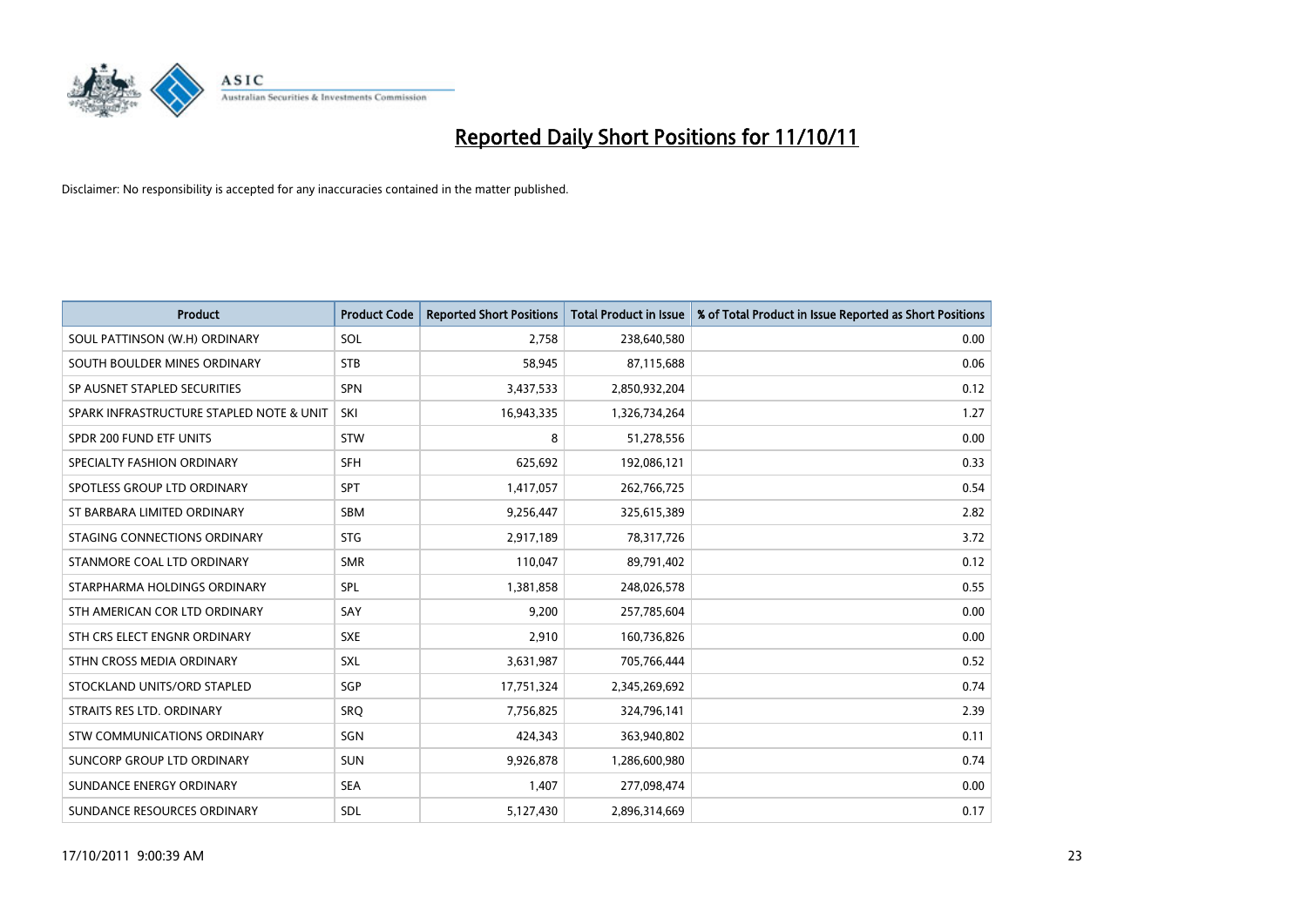

| <b>Product</b>                       | <b>Product Code</b> | <b>Reported Short Positions</b> | <b>Total Product in Issue</b> | % of Total Product in Issue Reported as Short Positions |
|--------------------------------------|---------------------|---------------------------------|-------------------------------|---------------------------------------------------------|
| SUNLAND GROUP LTD ORDINARY           | <b>SDG</b>          | 191,509                         | 215,568,076                   | 0.09                                                    |
| SUPER RET REP LTD ORDINARY           | <b>SUL</b>          | 232,629                         | 132,139,945                   | 0.16                                                    |
| <b>SWICK MINING ORDINARY</b>         | <b>SWK</b>          | 1,548                           | 236,724,970                   | 0.00                                                    |
| SYMEX HOLDINGS ORDINARY              | <b>SYM</b>          | 6,633                           | 189,166,670                   | 0.00                                                    |
| <b>TABCORP HOLDINGS LTD ORDINARY</b> | <b>TAH</b>          | 8,432,743                       | 712,805,880                   | 1.18                                                    |
| <b>TALENT2 INTERNATION ORDINARY</b>  | <b>TWO</b>          | 7                               | 146,578,584                   | 0.00                                                    |
| TAP OIL LIMITED ORDINARY             | <b>TAP</b>          | 2,187,071                       | 240,995,311                   | 0.91                                                    |
| TASSAL GROUP LIMITED ORDINARY        | <b>TGR</b>          | 74,428                          | 146,304,404                   | 0.04                                                    |
| <b>TATTS GROUP LTD ORDINARY</b>      | <b>TTS</b>          | 14,987,334                      | 1,340,756,623                 | 1.12                                                    |
| <b>TECHNOLOGY ONE ORDINARY</b>       | <b>TNE</b>          | 4,945                           | 303,379,455                   | 0.00                                                    |
| TELECOM CORPORATION ORDINARY         | <b>TEL</b>          | 18,660,616                      | 1,924,917,181                 | 0.97                                                    |
| <b>TELSTRA CORPORATION, ORDINARY</b> | <b>TLS</b>          | 45,109,141                      | 12,443,074,357                | 0.37                                                    |
| TEN NETWORK HOLDINGS ORDINARY        | <b>TEN</b>          | 44,937,406                      | 1,045,236,720                 | 4.31                                                    |
| TERANGA GOLD CORP CDI 1:1            | <b>TGZ</b>          | 157,492                         | 154,318,006                   | 0.09                                                    |
| TERRAMIN AUSTRALIA, ORDINARY         | <b>TZN</b>          | 30,000                          | 190,295,590                   | 0.02                                                    |
| TFS CORPORATION LTD ORDINARY         | <b>TFC</b>          | 304,481                         | 276,453,042                   | 0.11                                                    |
| THE REJECT SHOP ORDINARY             | <b>TRS</b>          | 1,169,090                       | 26,071,170                    | 4.48                                                    |
| THOR MINING PLC CHESS DEPOSITARY 1:1 | <b>THR</b>          | 2,307                           | 222,489,120                   | 0.00                                                    |
| THORN GROUP LIMITED ORDINARY         | <b>TGA</b>          | 54,060                          | 146,091,970                   | 0.03                                                    |
| THUNDELARRA EXPLOR. ORDINARY         | <b>THX</b>          | 50,000                          | 154,828,927                   | 0.03                                                    |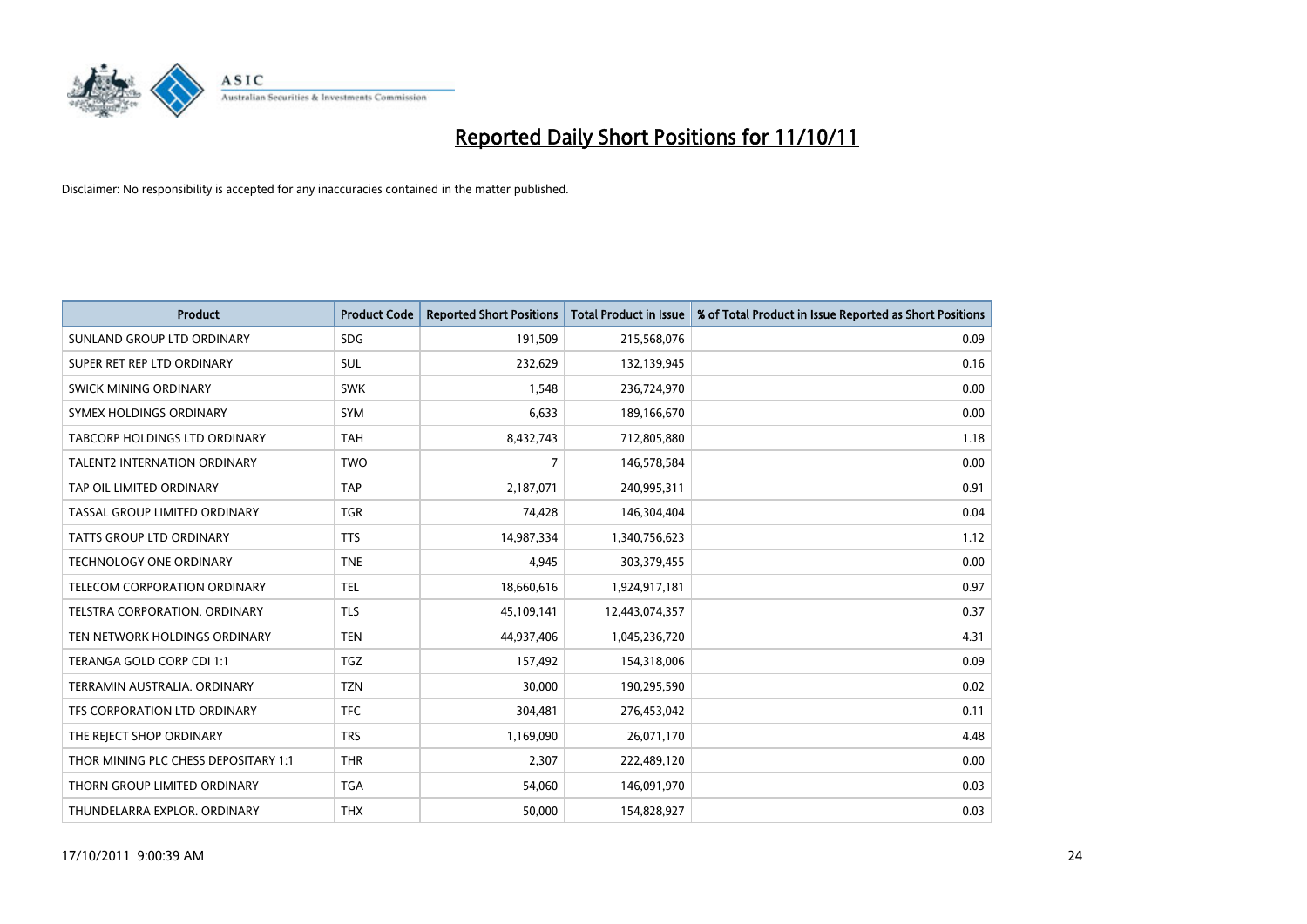

| <b>Product</b>                       | <b>Product Code</b> | <b>Reported Short Positions</b> | <b>Total Product in Issue</b> | % of Total Product in Issue Reported as Short Positions |
|--------------------------------------|---------------------|---------------------------------|-------------------------------|---------------------------------------------------------|
| <b>TIGER RESOURCES ORDINARY</b>      | <b>TGS</b>          | 619,558                         | 671,110,549                   | 0.08                                                    |
| TISHMAN SPEYER UNITS                 | <b>TSO</b>          | 83,542                          | 338,440,904                   | 0.02                                                    |
| TNG LIMITED ORDINARY                 | <b>TNG</b>          | 4,321                           | 284,803,062                   | 0.00                                                    |
| TOLL HOLDINGS LTD ORDINARY           | <b>TOL</b>          | 23,538,761                      | 710,128,531                   | 3.29                                                    |
| <b>TORO ENERGY LIMITED ORDINARY</b>  | <b>TOE</b>          | 35,404                          | 975,436,676                   | 0.00                                                    |
| <b>TOWER LIMITED ORDINARY</b>        | <b>TWR</b>          | 689,519                         | 265,176,580                   | 0.26                                                    |
| TOX FREE SOLUTIONS ORDINARY          | <b>TOX</b>          | 15,801                          | 96,503,382                    | 0.01                                                    |
| TPG TELECOM LIMITED ORDINARY         | <b>TPM</b>          | 5,558,702                       | 783,894,338                   | 0.71                                                    |
| TRANSFIELD SERVICES ORDINARY         | <b>TSE</b>          | 4,573,310                       | 549,715,957                   | 0.82                                                    |
| TRANSPACIFIC INDUST, ORDINARY        | <b>TPI</b>          | 9,612,228                       | 960,638,735                   | 0.99                                                    |
| TRANSURBAN GROUP TRIPLE STAPLED SEC. | <b>TCL</b>          | 1,419,414                       | 1,450,831,425                 | 0.08                                                    |
| TREASURY WINE ESTATE ORDINARY        | <b>TWE</b>          | 18,000,840                      | 647,227,144                   | 2.75                                                    |
| TRINITY GROUP STAPLED SECURITIES     | <b>TCO</b>          | 3,419                           | 203,405,927                   | 0.00                                                    |
| <b>TROY RESOURCES NL ORDINARY</b>    | <b>TRY</b>          | 88,599                          | 88,112,823                    | 0.10                                                    |
| UGL LIMITED ORDINARY                 | <b>UGL</b>          | 5,058,974                       | 166,047,171                   | 3.03                                                    |
| UNILIFE CORPORATION CDI 6:1          | <b>UNS</b>          | 817,398                         | 265,814,381                   | 0.30                                                    |
| <b>VDM GROUP LIMITED ORDINARY</b>    | <b>VMG</b>          | 11,116                          | 193,127,749                   | 0.01                                                    |
| <b>VENTURE MINERALS ORDINARY</b>     | <b>VMS</b>          | 317,595                         | 221,093,592                   | 0.14                                                    |
| <b>VIRGIN BLUE HOLDINGS ORDINARY</b> | <b>VBA</b>          | 49,871,593                      | 2,210,197,600                 | 2.27                                                    |
| VISION GROUP HLDGS ORDINARY          | <b>VGH</b>          | 78,000                          | 74,520,926                    | 0.10                                                    |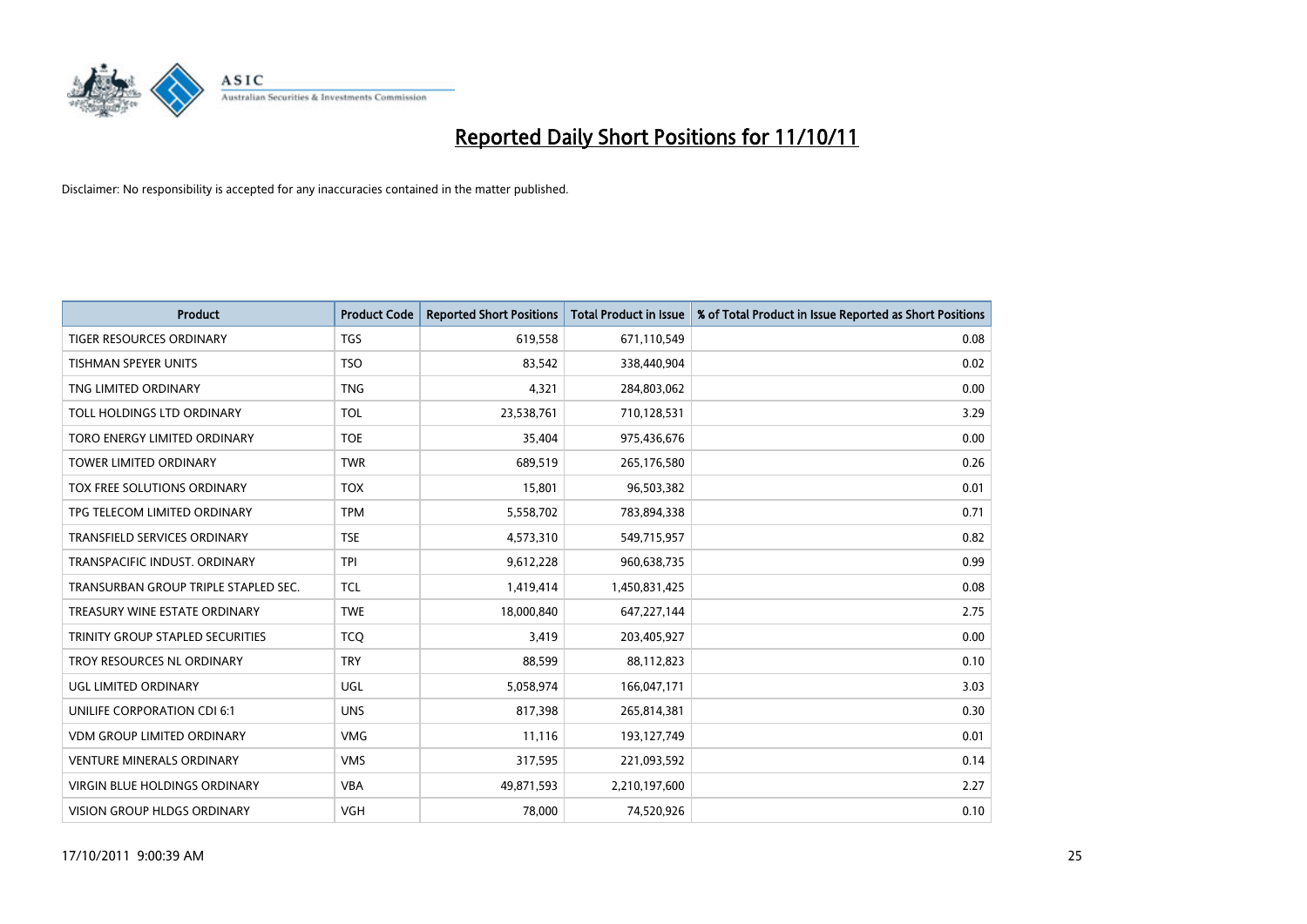

| <b>Product</b>                         | <b>Product Code</b> | <b>Reported Short Positions</b> | <b>Total Product in Issue</b> | % of Total Product in Issue Reported as Short Positions |
|----------------------------------------|---------------------|---------------------------------|-------------------------------|---------------------------------------------------------|
| <b>VITA GROUP LTD ORDINARY</b>         | <b>VTG</b>          | 75,190                          | 142,499,800                   | 0.05                                                    |
| VITERRA INC CDI 1:1                    | <b>VTA</b>          | 3,828                           | 68,629,939                    | 0.01                                                    |
| VNGD ALL-WORLD EX-US CDI 1:1           | <b>VEU</b>          | 195                             | 865,773                       | 0.02                                                    |
| WATPAC LIMITED ORDINARY                | <b>WTP</b>          | 90,516                          | 185,160,973                   | 0.04                                                    |
| <b>WDS LIMITED ORDINARY</b>            | <b>WDS</b>          | 701                             | 144,055,662                   | 0.00                                                    |
| WEBIET LIMITED ORDINARY                | <b>WEB</b>          | 112,623                         | 73,482,550                    | 0.15                                                    |
| <b>WESFARMERS LIMITED ORDINARY</b>     | <b>WES</b>          | 21,045,395                      | 1,005,809,695                 | 2.08                                                    |
| WESFARMERS LIMITED PARTIALLY PROTECTED | <b>WESN</b>         | 66,755                          | 151,262,467                   | 0.03                                                    |
| <b>WESTERN AREAS NL ORDINARY</b>       | <b>WSA</b>          | 10,780,039                      | 179,735,899                   | 5.97                                                    |
| WESTERN DESERT RES. ORDINARY           | <b>WDR</b>          | 948                             | 207,049,414                   | 0.00                                                    |
| WESTFIELD GROUP ORD/UNIT STAPLED SEC   | <b>WDC</b>          | 12,359,025                      | 2,308,988,539                 | 0.53                                                    |
| WESTFIELD RETAIL TST UNIT STAPLED      | <b>WRT</b>          | 41,583,136                      | 3,054,166,195                 | 1.35                                                    |
| WESTPAC BANKING CORP ORDINARY          | <b>WBC</b>          | 79,273,470                      | 3,030,232,039                 | 2.57                                                    |
| WHITE ENERGY COMPANY ORDINARY          | <b>WEC</b>          | 3,958,609                       | 316,104,241                   | 1.26                                                    |
| <b>WHITEHAVEN COAL ORDINARY</b>        | <b>WHC</b>          | 1,088,057                       | 494,468,415                   | 0.21                                                    |
| WHK GROUP LIMITED ORDINARY             | <b>WHG</b>          | 34,202                          | 265,200,652                   | 0.01                                                    |
| WILDHORSE ENERGY ORDINARY              | <b>WHE</b>          | 66,413                          | 250,928,627                   | 0.03                                                    |
| WINDIMURRA VANADIUM ORDINARY           | <b>WVL</b>          | 163,685                         | 154,278,674                   | 0.11                                                    |
| WOODSIDE PETROLEUM ORDINARY            | <b>WPL</b>          | 2,258,548                       | 805,671,604                   | 0.28                                                    |
| WOOLWORTHS LIMITED ORDINARY            | <b>WOW</b>          | 2,628,756                       | 1,220,132,716                 | 0.18                                                    |